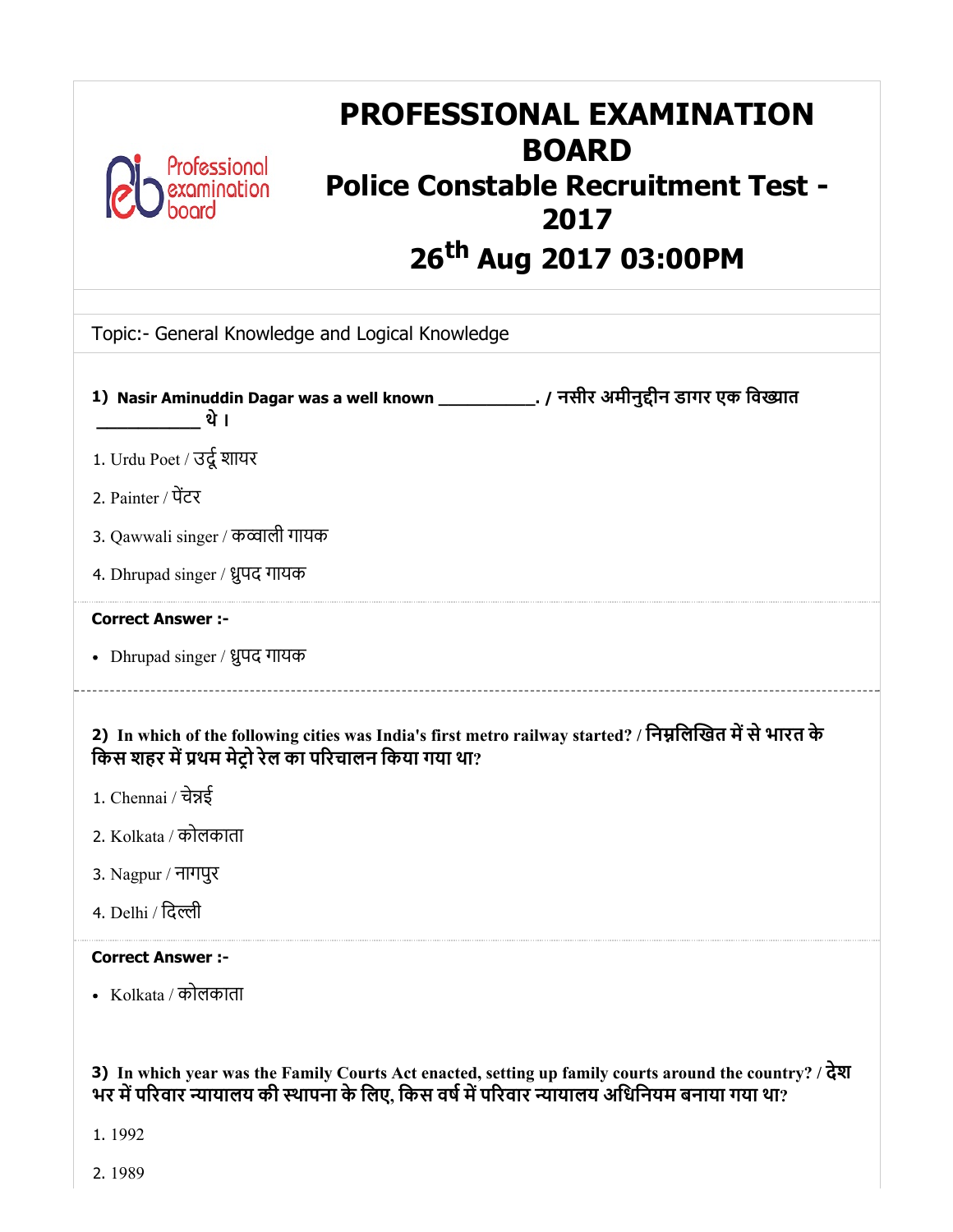3. 1984

4. 1990

#### Correct Answer :-

 $-1984$ 

# 4) Who is commonly referred to as the 'Father of Modern Hindi Literature'? / सामान्यत: किन्हें 'आधुनिक हिंदी साहित्य के पिता $\dot{ }$  कहा जाता है?

- 1. R.K. Narayan / आर.के.नारायण
- 2. Harivansh Rai Bachchan / हरिवंशराय बच्चन
- 3. Bharatendu Harishchandra / भारतेंदु हरिश्चंद्र
- 4. Prem Chand / प्रेमचंद

#### Correct Answer :-

• Bharatendu Harishchandra / भारतेंदु हरिश्चंद्र

# 5) Who is referred to as the father of the Indian Constitution? / भारतीय संविधान के जनक के रूप में किसे जाना जाता है?

- 1. Rajendra Prasad / राजेंद्र प्रसाद
- 2. B.R Ambedkar / बी. आर. अंबेडकर
- 3. Mahadev Govind Ranade / महादेव गोिवंद रानाडे
- 4. Gopal Krishna Gokhale / गोपाल कृ गोखले

#### Correct Answer :-

B.R Ambedkar / बी. आर. अंबेडकर

# 6) If BATCH is coded ABSDG, then how is FORSAKE coded? / यिद BATCH को ABSDG सेकोिडत िकया जाता है, तो FORSAKE को कैसेकोिडत िकया जायेगा?

- 1. GQPTZLT
- 2. EQPZLTD
- 3. GPQTZLT
- 4. EPQTZLD

Correct Answer :-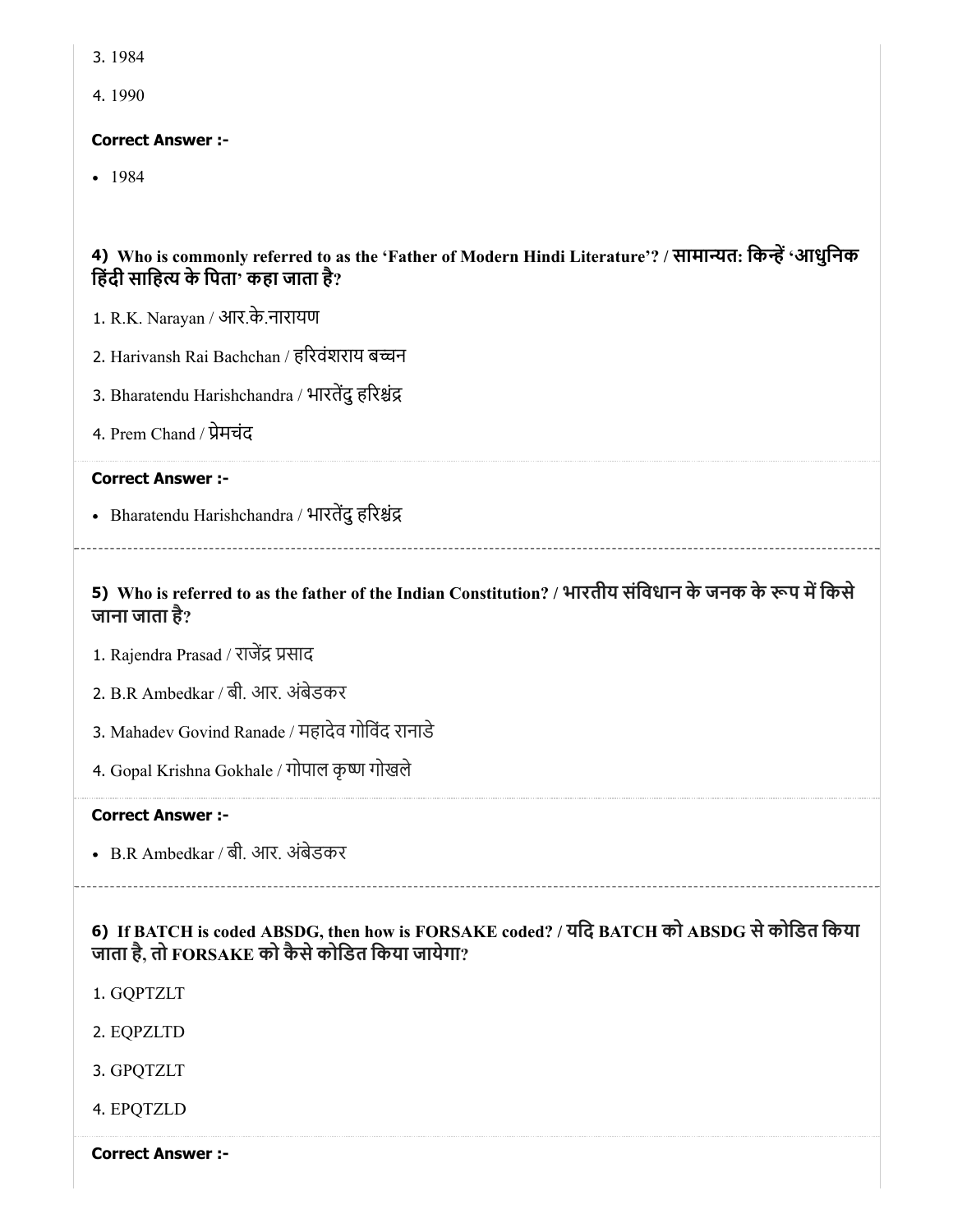#### EPQTZLD

# 7) Which is the first Atomic Power station in India? / भारत का थम परमाणुऊजाके कौन सा है?

- 1. Kakrapar Atomic Power Station / काकरापार परमाणु ऊर्जा केन्द्र
- 2. Madras atomic power station / मद्रास परमाणु ऊर्जा स्टेशन
- 3. Rajasthan atomic power station / राजस्थान परमाणु ऊर्जा स्टेशन
- 4. Tarapore Power Station / तारापोर शक्ति केन्द्र

#### Correct Answer :-

• Tarapore Power Station / तारापोर शक्ति केन्द्र

# 8) Which Indian social activist is renowned for his work among leprosy patients? / कुष्ठ रोगियों के मध्य, कौन-सा भारतीय सामाजिक कार्यकर्ता अपने कार्य के लिए प्रसिद्ध है?

- 1. Dhondo Keshav Karve / धोंडो केशव कर्वे
- 2. Baba Amte/ बाबा आमटे
- 3. Ram Manohar Lohia / राम मनोहर लोिहया
- 4. Vinoba Bhave / िवनोबा भावे

# Correct Answer :-

Baba Amte/ बाबा आमटे

# 9) Which Union Territory of India has the lowest sex ratio? / भारत के किस संघ राज्य -क्षेत्र में लिंग अनुपात सबसेकम है?

- 1. Lakshwadeep / लक्षद्वीप
- 2. Dadra and Nagar Haveli / दादर एवं नगर हवेली
- 3. Andaman and Nicobar Islands / अंडमान एवं निकोबार द्वीप समूह
- 4. Daman and Diu / दमन एवं द्वीव

#### Correct Answer :-

• Daman and Diu / दमन एवं द्वीव

10) Which of the following is a classical dance form of Andhra Pradesh? / निम्नलिखित में से कौन सा आंध्र प्रदेश का शास्त्रीय नृत्य है?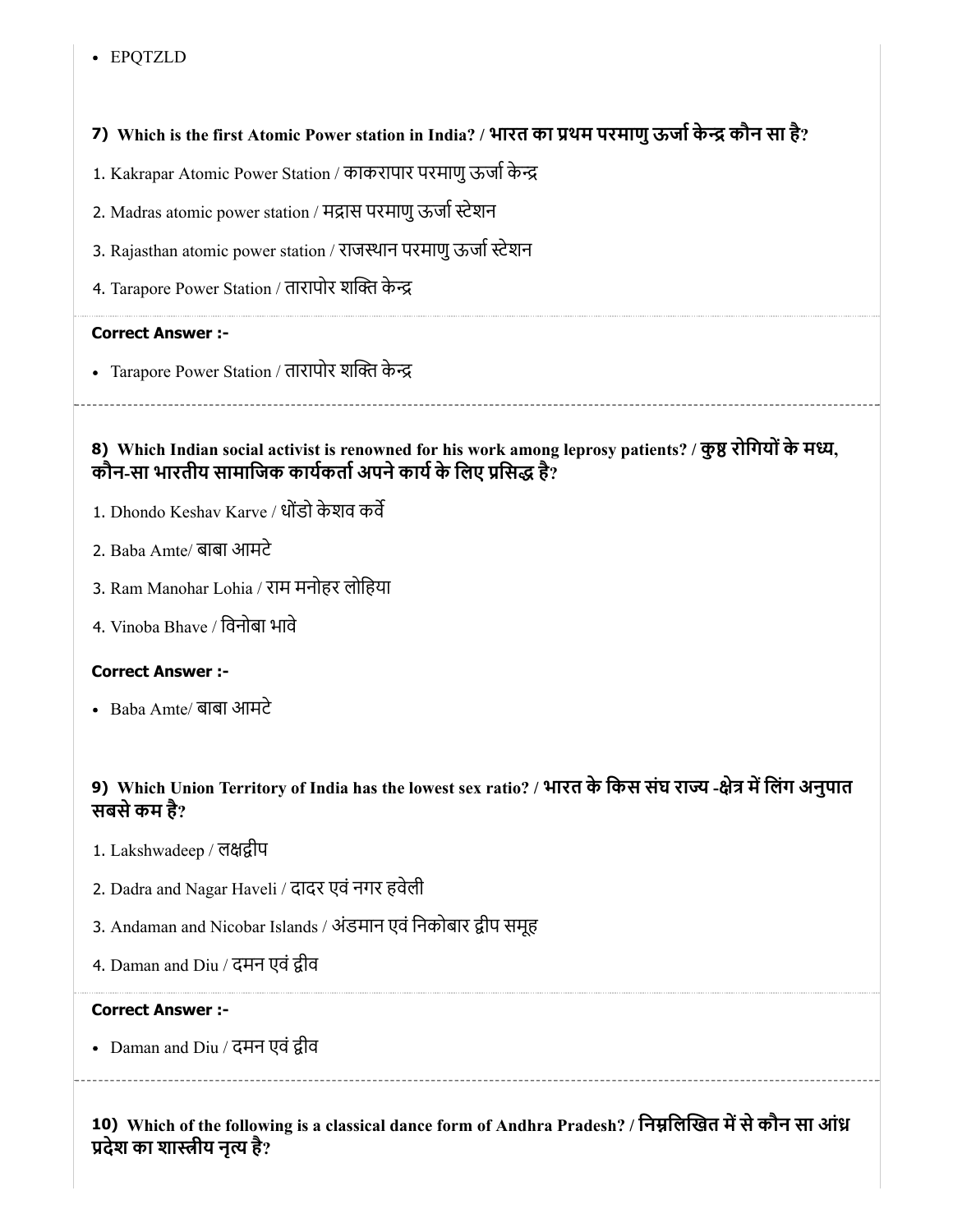- 1. Kathakali / कथकली
- 2. Bharatanatyam / भरतनाट्यम
- 3. Odishi / ओिडशी
- 4. Kuchipudi / कुिचपुड़ी

Kuchipudi / कुिचपुड़ी

11) Which of the following awards is conferred for contribution to the development and promotion of Mallakhamba? / मल्लखम्भ के विकास एवं संवर्धन में योगदान देने के लिए निम्नांकित में से कौन-सा पुरस्कार िदया जाता है?

- 1. Vishwamitra Award / विश्वामित्र पुरस्कार
- 2. Vikram Award / िवम पुरसकार
- 3. Prabhash Joshi Award / प्रभाष जोशी पुरस्कार
- 4. Ekalavya Award / एकलव्य पुरस्कार

#### Correct Answer :-

• Prabhash Joshi Award / प्रभाष जोशी पुरस्कार

# 12) What is the tenure of a Governor of a state? / एक प्रदेश के राज्यपाल का कार्यकाल कितने वर्ष का होता है?

- 1. Till the age of 65 years / 65 वर्ष की आयु तक
- 2. Till the age of 60 years / 60 वर्ष की आयु तक
- 3. 5 years / 5 वष
- 4. 4 years / 4 वष

# Correct Answer :-

 $-5 \text{ years} / 5 \text{ d}$ 

# 13) Who founded Santiniketan ? / शांतिनिकेतन की स्थापना किन्होंने की?

- 1. Manabendra Nath Roy / मानवेंद्र नाथ रॉय
- 2. Rabindranath Tagore / रबिन्द्रनाथ टैगोर
- 3. Raja Rammohun Roy / राजा राममोहन रॉय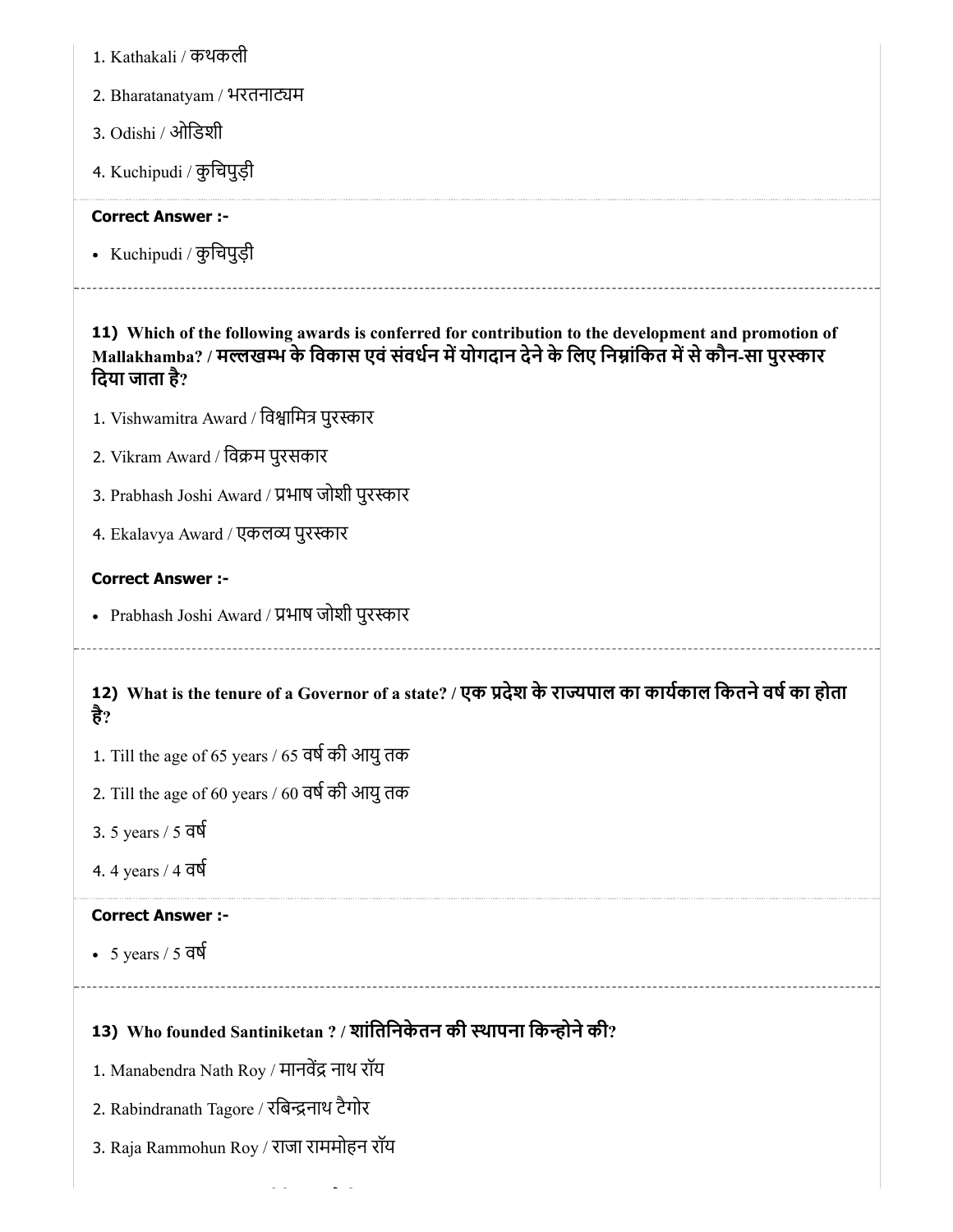| 4. Debendranath Tagore / देवेंद्रनाथ टैगोर                                                                                                                 |
|------------------------------------------------------------------------------------------------------------------------------------------------------------|
| <b>Correct Answer :-</b>                                                                                                                                   |
| • Rabindranath Tagore / रबिन्द्रनाथ टैगोर                                                                                                                  |
|                                                                                                                                                            |
| 14) The minimum age for becoming a candidate for Lok Sabha election is ______. / लोकसभा चुनाव में<br>उम्मीदवार बनने के लिए अनिवार्य आयु कम से कम है ।      |
| 1. 30 years / 30 वर्ष                                                                                                                                      |
| 2. 35 years / 35 वर्ष                                                                                                                                      |
| 3. 25 years / 25 वर्ष                                                                                                                                      |
| 4. 21 years / 21 $\overline{d}$                                                                                                                            |
| <b>Correct Answer :-</b>                                                                                                                                   |
| • 25 years / 25 $\overline{d}$                                                                                                                             |
|                                                                                                                                                            |
| 15) If CLIMATE is coded DMJNBUF, then how is ATMOSPHERE coded? / यदि CLIMATE को<br>DMJNBUF से कोडित किया जाता है, तो ATMOSPHERE को कैसे कोडित किया जायेगा? |
| 1. BUNPQTIFSF                                                                                                                                              |
| 2. BUNPOTJFSF                                                                                                                                              |
| 3. BUNPQTJSFS                                                                                                                                              |
| 4. BUNPTQIFSF                                                                                                                                              |
| <b>Correct Answer:-</b>                                                                                                                                    |
| • BUNPTQIFSF                                                                                                                                               |
|                                                                                                                                                            |
| 16) If LEVEL is coded MDXCO, then how is STRAIGHT coded? / यदि LEVEL को MDXCO से कोडित<br>किया जाता है, तो $STRAIGHT$ को कैसे कोडित किया जायेगा?           |
| 1. TSTYLDLP                                                                                                                                                |
| 2. TSRYLDLP                                                                                                                                                |
| 3. TUSBJHIU                                                                                                                                                |
| 4. RUTYLDLP                                                                                                                                                |
| <b>Correct Answer :-</b>                                                                                                                                   |
| • TSTYLDLP                                                                                                                                                 |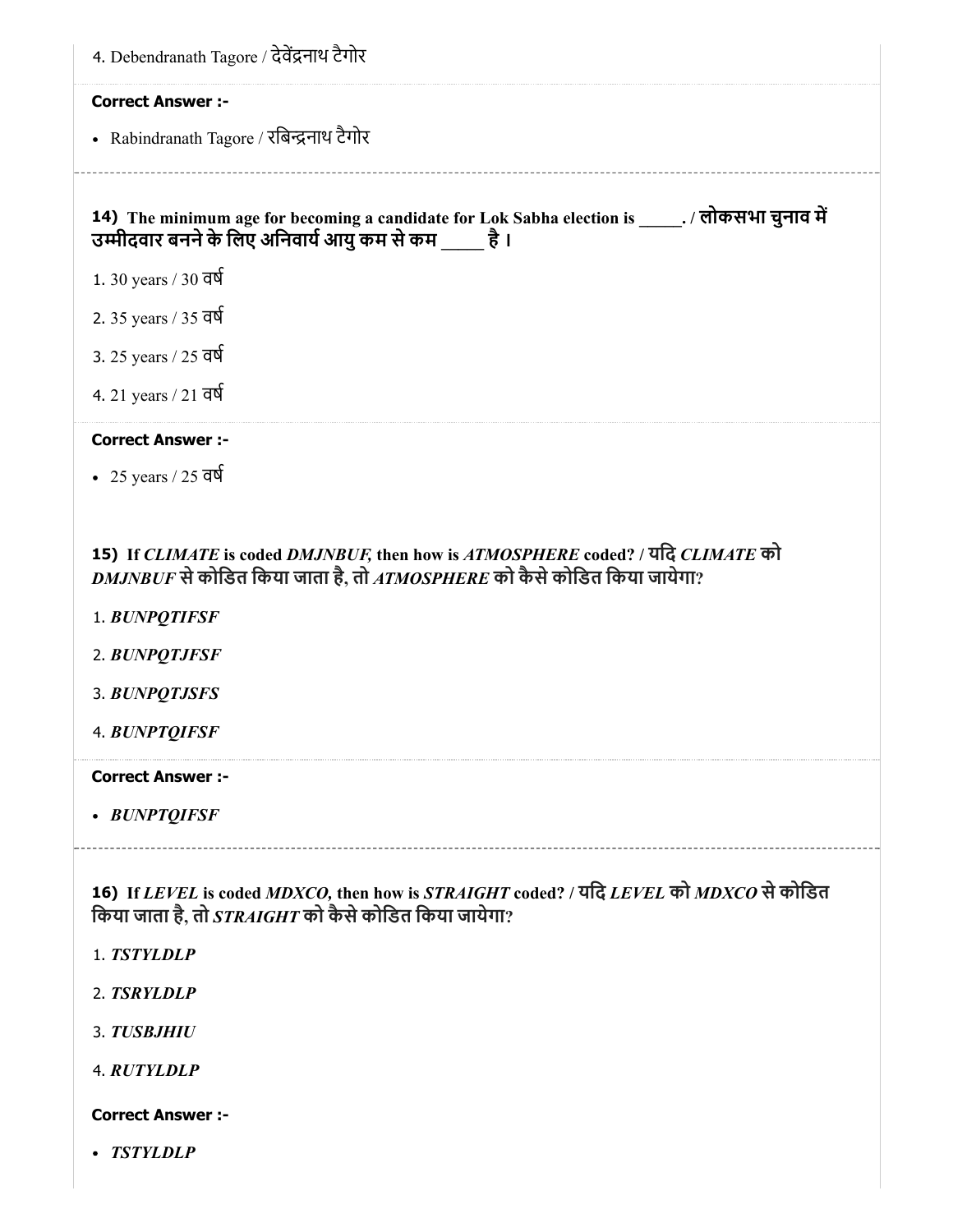| 17) One of the smallest districts of Madhya Pradesh is: / मध्य प्रदेश के सबसे छोटे जिलों में से एक है: |  |  |  |
|--------------------------------------------------------------------------------------------------------|--|--|--|
|                                                                                                        |  |  |  |
|                                                                                                        |  |  |  |
|                                                                                                        |  |  |  |

1. Rajgarh / राजगढ़

- 2. Dhar / धार
- 3. Rewa / रीवा
- 4. Ratlam / रतलाम

#### Correct Answer :-

Rajgarh / राजगढ़

# 18) Bauxite is an ore of Aluminum. This occurs in large quantities in: / बॉसाइड एयूिमिनयम का एक अयस्क है। यह इनमे प्रचुर मात्रा में पाया जाता है:

- 1. Katni Mines / कटनी खदान म
- 2. Panna Mines / पना खदान म
- 3. Baster Mines / बस्तर खदान में
- 4. Durg Mines / दुर्ग खदान में

#### Correct Answer :-

• Katni Mines / कटनी खदान में

# 19) Who among the following has not held the post of the Vice-President of India? / निम्नलिखित में से किन्होने भारत के उपराष्ट्रपति का पद नहीं संभाला है?

- 1. Dr. Zakir Hussain / डॉक्टर ज़ाकिर हुसैन
- 2. Dr.S. Radhakrishnan / डॉक्टर एस.राधाकृष्णन
- 3. Dr. Rajendra Prasad / डॉक्टर राजेंद्र प्रसाद
- 4. Bhairon Singh Shekhawat / भैरों सिंह शेखावत

#### Correct Answer :-

• Dr. Rajendra Prasad / डॉक्टर राजेंद्र प्रसाद

20) Who among the following founded the Royal Asiatic Society of Bengal? / निम्नलिखित में से किसने बंगाल की रॉयल एिशयािटक सोसाइटी की थापना की थी?

1. William Jones / िविलयम जो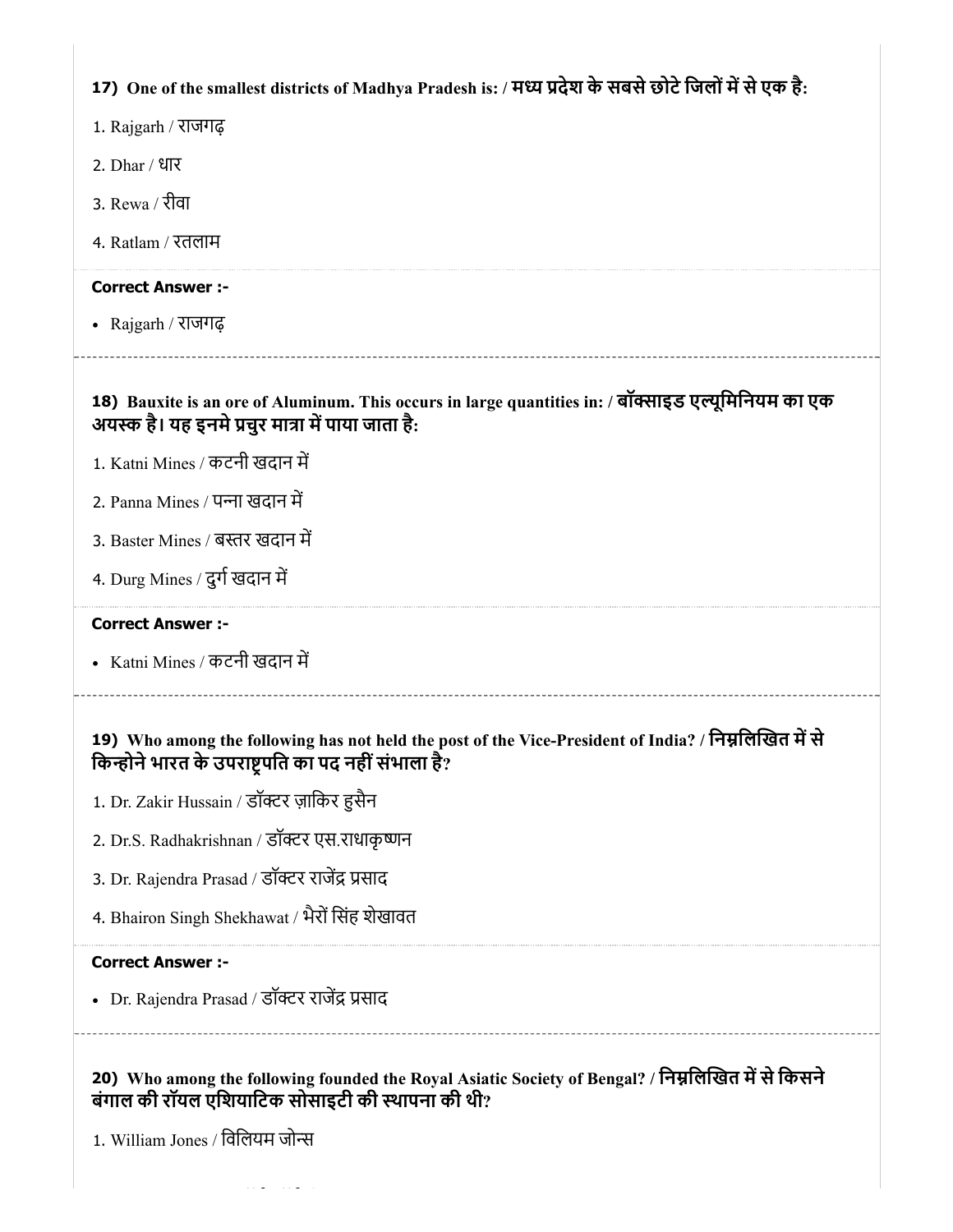| 2. Lord Cornwallis / लॉर्ड कॉर्नवलिस  |
|---------------------------------------|
| 3. John Shore / जॉन शोर               |
| 4. Warren Hastings / वॉरेन हेस्टिंग्स |
| <b>Correct Answer:-</b>               |
| • William Jones / विलियम जोन्स        |
|                                       |

21) In a certain code language *Throw the ball* is written *beton feksa sopy* and *Ball is heavy* is written *deven sopy bata,* then how is *Ball* coded? / एक ख़ास कोड भाषा म, *Throw the ball* को *beton feksa sopy* िलखा जाता हैऔर *Ball is heavy* को *deven sopy bata* िलखा जाता है। तो *Ball* को कैसेकोिडत िकया जायेगा?

1. *bata*

2. *sopy*

3. *deven*

4. feksa

Correct Answer :-

*sopy*

22) In a certain language *gonk nonk konk* means *life and death* and *henk konk bonk* means *live better life*. Then in that language the word *konk* is used for: / एक ख़ास भाषा म, *gonk nonk konk* का अथ*life and death* और *henk konk bonk* का अथ*live better life* होता है। तब इस भाषा म*konk* के िलए िकस श का इस्तेमाल किया गया है?

1. *better*

2. *death*

3. *live*

4. *life*

# Correct Answer :-

*life*

23) The first Indian woman who has reached the rank of Air Marshal in the Indian Air Force is \_\_\_\_\_\_. / भारतीय वायु सेना में एयर मार्शल के पद तक पहुँचने वाली प्रथम भारतीय महिला  $\ddot{\vec{e}}$  ।

1. Puneeta Arora / पुनीता अरोड़ा

2. Anjali Bhagwat / अंजिल भागवत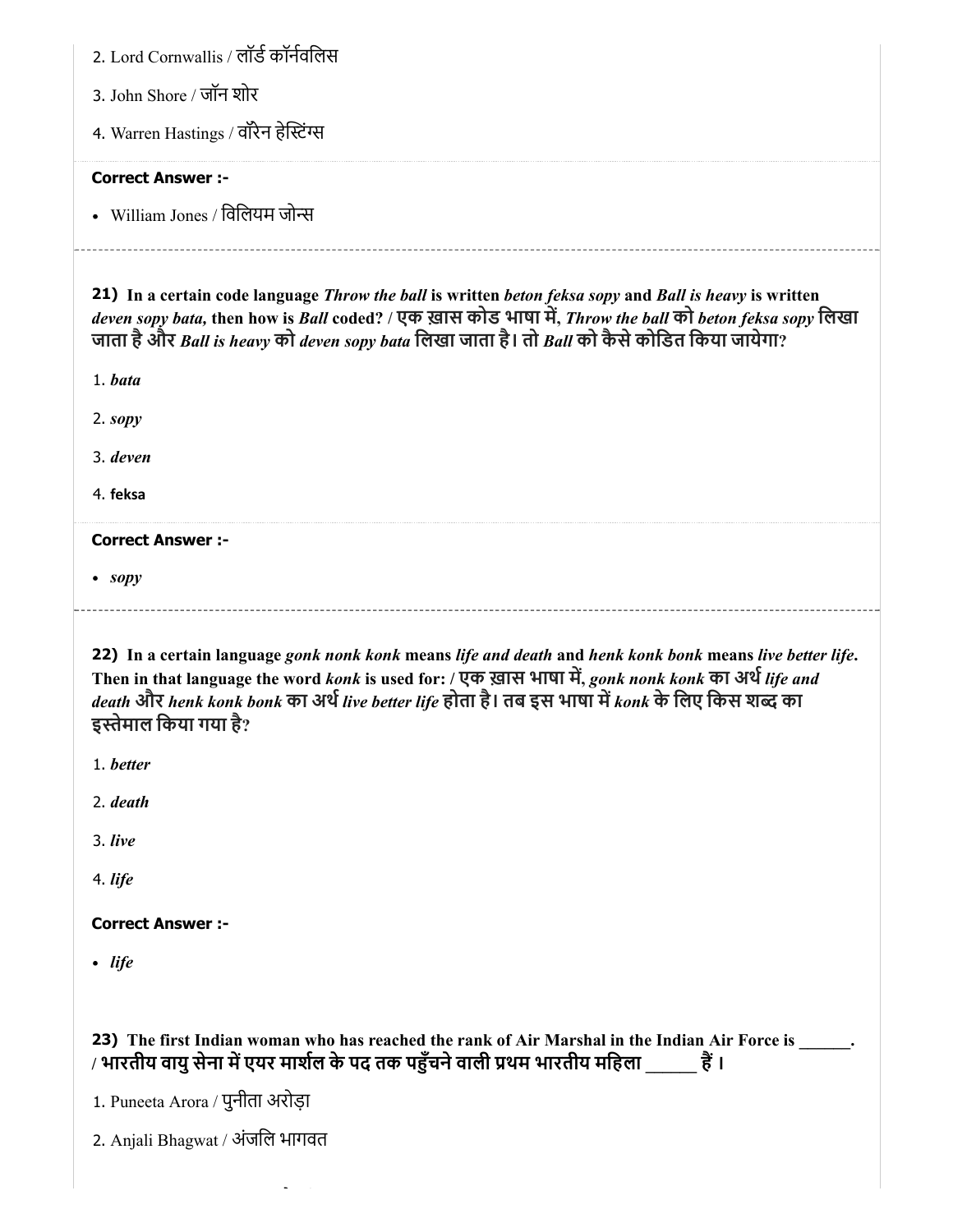- 3. Bula Chaundhury / बुला चौधरी
- 4. Padma Bandhopadhyay / पद्मा बंधोपाध्याय

• Padma Bandhopadhyay / पद्मा बंधोपाध्याय

24) A group of 7 is to be formed from 6 boys and 4 girls. In how many ways can this be done, if the boys are in majority? / 6 लड़कों और 4 लड़कियों में से 7 का एक समूह बनता है। यदि लड़कों का बहुमत रहे तो इस समूह को कितने प्रकार से बनाया जा सकता है?

1. 100

2. 80

3. 90

4. 120

#### Correct Answer :-

 $-100$ 

25) Sant Kabir Nagar and Sant Ravidas Nagar are Districts in which State of India? / भारत के िकस प्रदेश में संत कबीर नगर एवं संत रविदास नगर जिले हैं?

- 1. Arunachal Pradesh / अणाचल देश
- 2. Uttar Pradesh / उत्तर प्रदेश
- 3. Rajasthan / राजथान
- 4. Madhya Pradesh / मध्य प्रदेश

#### Correct Answer :-

• Uttar Pradesh / उत्तर प्रदेश

26) Find the next expression in the series: / श्रृंखला में अगला पद ज्ञात कीजिए:

ABCA, ZYXZ, ABCDB, ZYXWY, \_\_\_\_\_\_?

1. ABCDEF

- 2. ABCDEB
- 3. ABCDEC
- 4. ABCDEA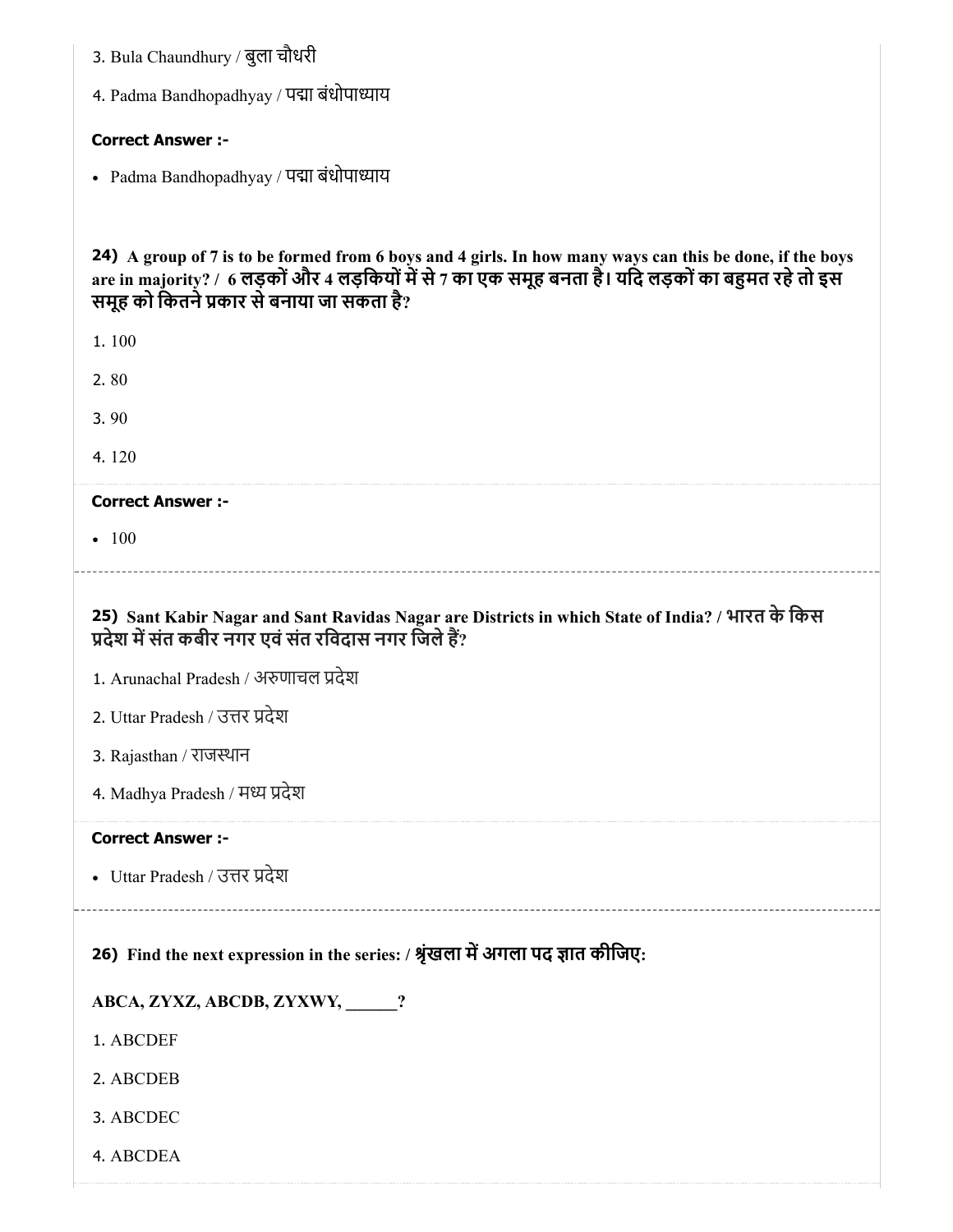#### ABCDEC

27) Select the option that is true about the Statements and Conclusions given: / उस िवक का चयन कीजिए जो कि दिए गए कथनों और निष्कर्षों के बारे में सही है:

Statements: / कथन:

Some doctors are artists / कुछ चिकित्सक कलाकार हैं All artists are engineers / सभी कलाकार इंजीिनयर ह

Conclusions: / िनकष:

I. Some doctors are engineers / कुछ चिकित्सक इंजीनियर हैं II. All doctors are engineers / सभी चिकित्सक इंजीनियर हैं

1. both conclusion I and II follows / निष्कर्ष I और II दोनों अनुसरण करते हैं

2. neither conclusion I nor conclusion II follows / न ही निष्कर्ष I और न ही निष्कर्ष II अनुसरण करते हैं

3. only conclusion II follows / केवल निष्कर्ष II अनुसरण करता है

4. only conclusion I follows / केवल निष्कर्ष I अनुसरण करता है

#### Correct Answer :-

• only conclusion I follows / केवल निष्कर्ष I अनुसरण करता है

28) Select the option that is true about the Statements and Conclusions given: / उस िवक का चयन कीजिए जो कि दिए गए कथनों और निष्कर्षों के बारे में सही है:

Statements: / कथन: No candy is chocolate / कोई कैंडी चॉकलेट नहीं है No chocolate is sweet / कोई चॉकलेट िमठाई नहींहै

Conclusions: / िनकष: I. All candies are sweet / सभी कैंडी मिठाई हैं II. No sweet is chocolate / कोई मिठाई चॉकलेट नहीं है

- 1. both conclusion I and II follows / निष्कर्ष I और II दोनों अनुसरण करते हैं
- 2. neither conclusion I nor conclusion II follows / न ही निष्कर्ष I और न ही निष्कर्ष II अनुसरण करते हैं

3. only conclusion II follows / केवल निष्कर्ष II अनुसरण करता है

4. only conclusion I follows / केवल निष्कर्ष I अनुसरण करता है

# Correct Answer :-

•  $\;$  neither conclusion I nor conclusion II follows / न ही निष्कर्ष I और न ही निष्कर्ष II अनुसरण करते हैं $\;$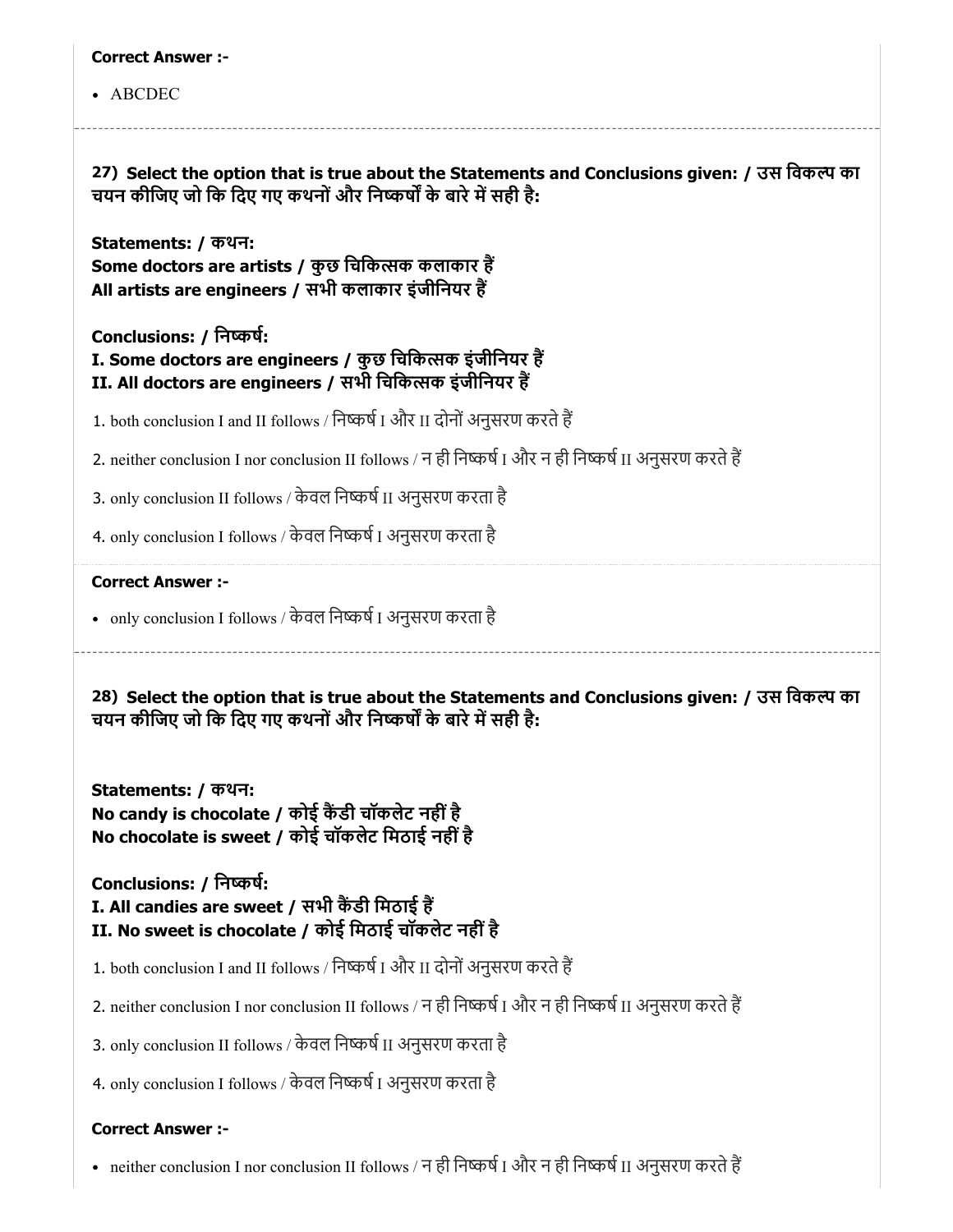29) Select the option that is true about the Statements and Conclusions given: / उस िवक का 30) Select the option that is true about the Statements and Conclusions given: / उस िवक का 31) In the following question, some group of letters is given, all of which, except one, share a common चयन कीजिए जो कि दिए गए कथनों और निष्कर्षों के बारे में सही है: Statements: / कथन: Some movies are cinemas / कुछ चलचित्र सिनेमा हैं All cinemas are clips / सभी सिनेमा क्लिप हैं Conclusions: / िनकष: I. Some movies are clips / कुछ चलचित्र क्लिप हैं II. No cinema is a movie / कोई सिनेमा चलचित्र नहीं है 1. both conclusion I and II follows / निष्कर्ष I और II दोनों अनुसरण करते हैं 2. neither conclusion I nor conclusion II follows / न ही निष्कर्ष I और न ही निष्कर्ष II अनुसरण करते हैं 3. only conclusion II follows / केवल निष्कर्ष II अनुसरण करता है 4. only conclusion I follows / केवल निष्कर्ष I अनुसरण करता है Correct Answer :- •  $\,$  only conclusion I follows / केवल निष्कर्ष I अनुसरण करता है चयन कीजिए जो कि दिए गए कथनों और निष्कर्षों के बारे में सही है: Statements: / कथन: All cows eat grass / सभी गाय घास खाती ह Some buffaloes eat grass / कुछ भैस घास खाती ह Conclusions: / िनकष: I. All grass eaters are not cows / सभी घास खाने वाले गाय नहीं हैं II. Some grass eaters are not buffaloes / कुछ घास खाने वाले भैंस नहीं हैं 1. both conclusion I and II follows / निष्कर्ष I और II दोनों अनुसरण करते हैं 2. neither conclusion I nor conclusion II follows / न ही निष्कर्ष I और न ही निष्कर्ष II अनुसरण करते हैं 3. only conclusion II follows / केवल निष्कर्ष II अनुसरण करता है 4. only conclusion I follows / केवल निष्कर्ष I अनुसरण करता है Correct Answer :- •  $\;$  neither conclusion I nor conclusion II follows / न ही निष्कर्ष I और न ही निष्कर्ष II अनुसरण करते हैं $\;$ 

similarity while one is different.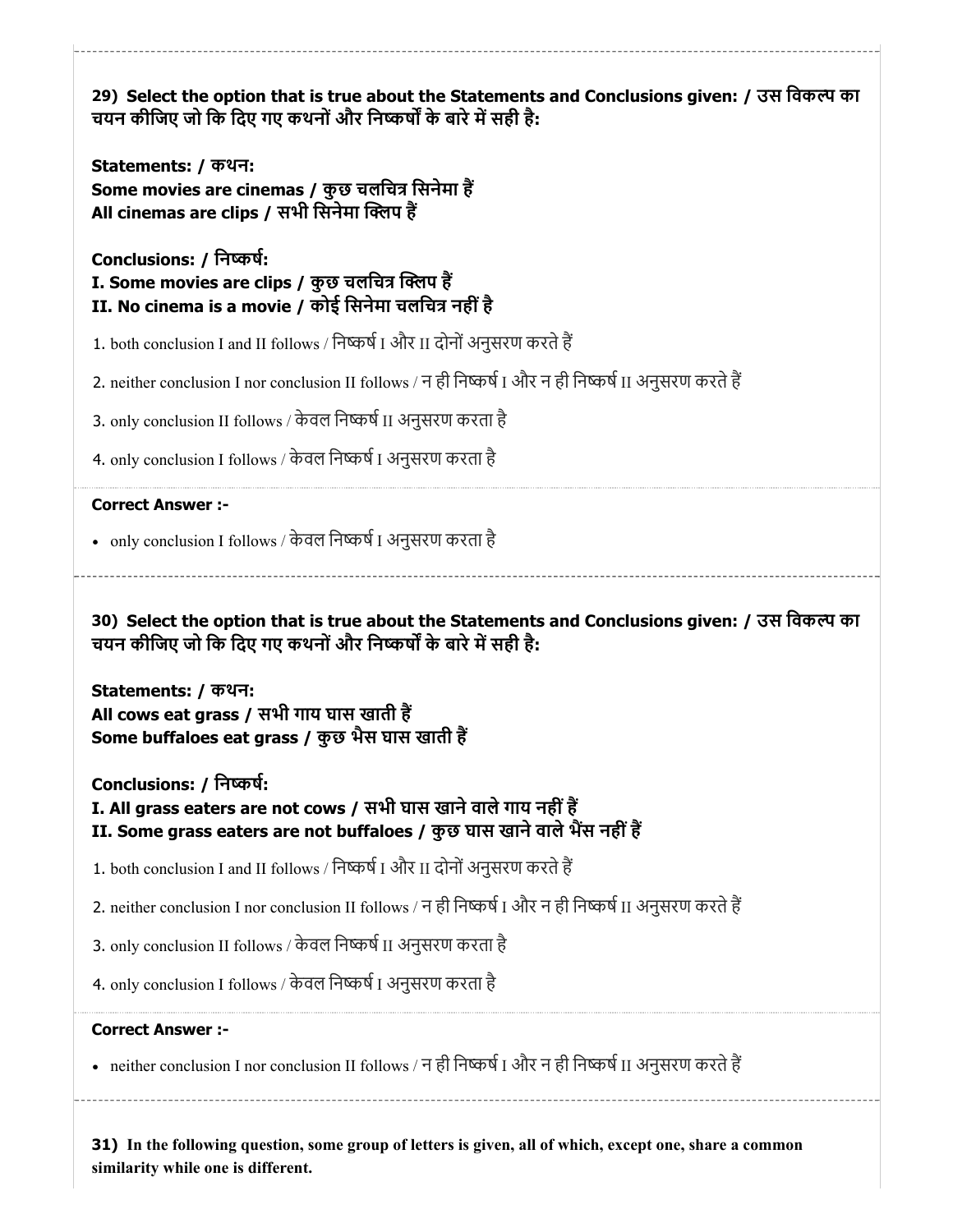Choose the odd one out:

| / निम्नलिखित प्रश्न में, अक्षरों के कुछ समूह दिए गए हैं। उन सभी में केवल एक को छोड़कर, आम समानता है जबकि एक<br>अलग है। |
|------------------------------------------------------------------------------------------------------------------------|
| उनमें से विषम का चयन कीजिए:                                                                                            |
| 1. Y                                                                                                                   |
| 2.0                                                                                                                    |
| 3. A                                                                                                                   |
| 4. U                                                                                                                   |
| <b>Correct Answer :-</b>                                                                                               |
| $\bullet$ Y                                                                                                            |
|                                                                                                                        |
| 32) Find the odd one out: / एक विषम ज्ञात कीजिए:                                                                       |
| 10, 12, 15, 18, 24, 30                                                                                                 |
| 1.12                                                                                                                   |
| 2.30                                                                                                                   |
| 3.18                                                                                                                   |
| 4.15                                                                                                                   |
| <b>Correct Answer :-</b>                                                                                               |
| $-18$                                                                                                                  |
|                                                                                                                        |
| 33) Complete the series choosing the missing letter/s: / लुप्त अक्षर/अक्षरों को चुनकर श्रृंखला को पूरा कीजिए:          |
| $mn$ <sub>__</sub> $mmn$ <sub>__</sub> $nn$ <sub>__</sub>                                                              |
| 1. m, n, n, n                                                                                                          |
| 2. m, n, m, n                                                                                                          |
| 3. n, m, m, m                                                                                                          |
| 4. n, m, n, m                                                                                                          |
| <b>Correct Answer :-</b>                                                                                               |
| $\bullet$ n, m, m, m                                                                                                   |
|                                                                                                                        |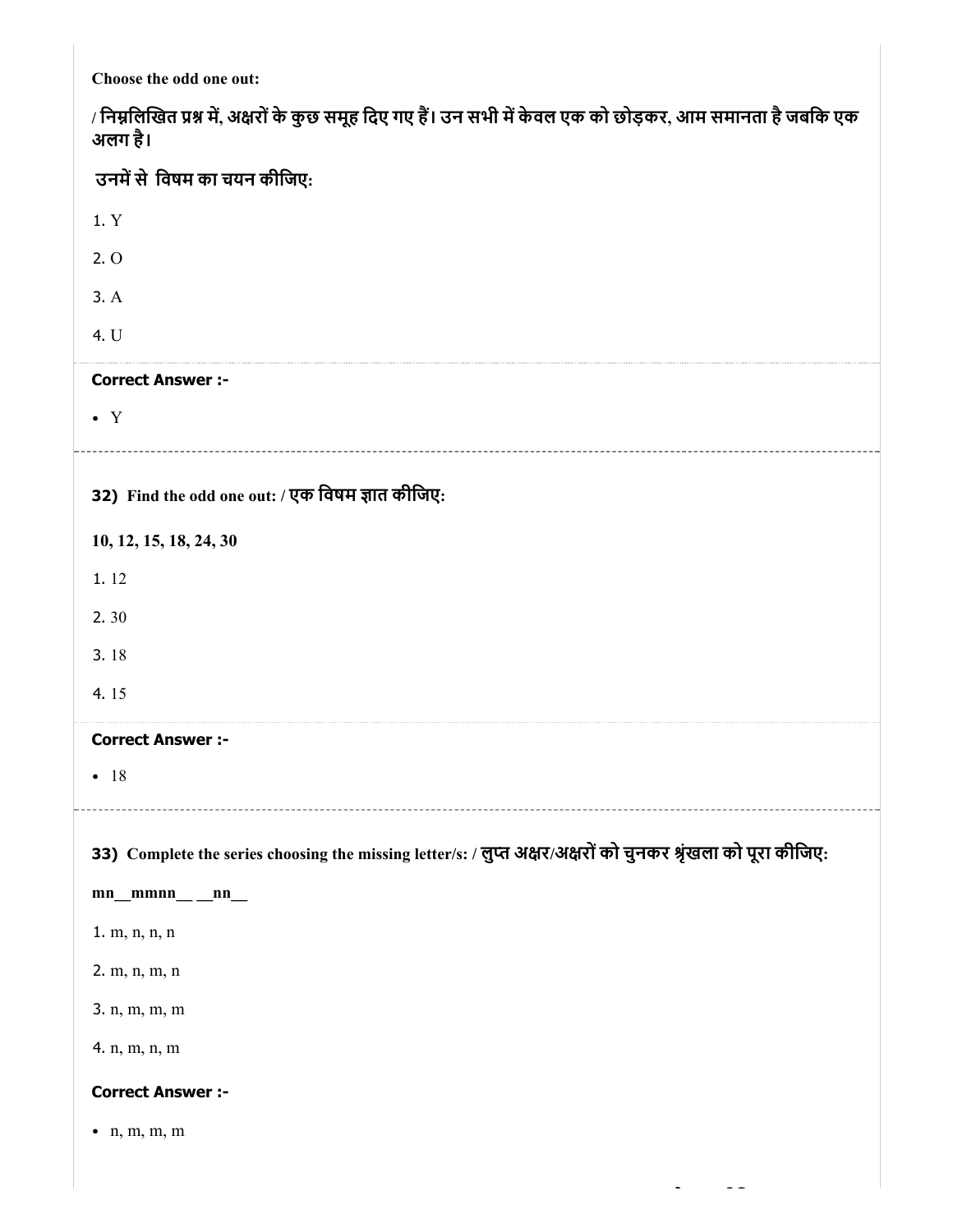37) The series given below contains a sequence of numbers. Identify the incorrect combination: / नीचेदी गई श्रृंखला में, संख्याओं का एक क्रम उपस्थित है। गलत संयोजन पहचानिए: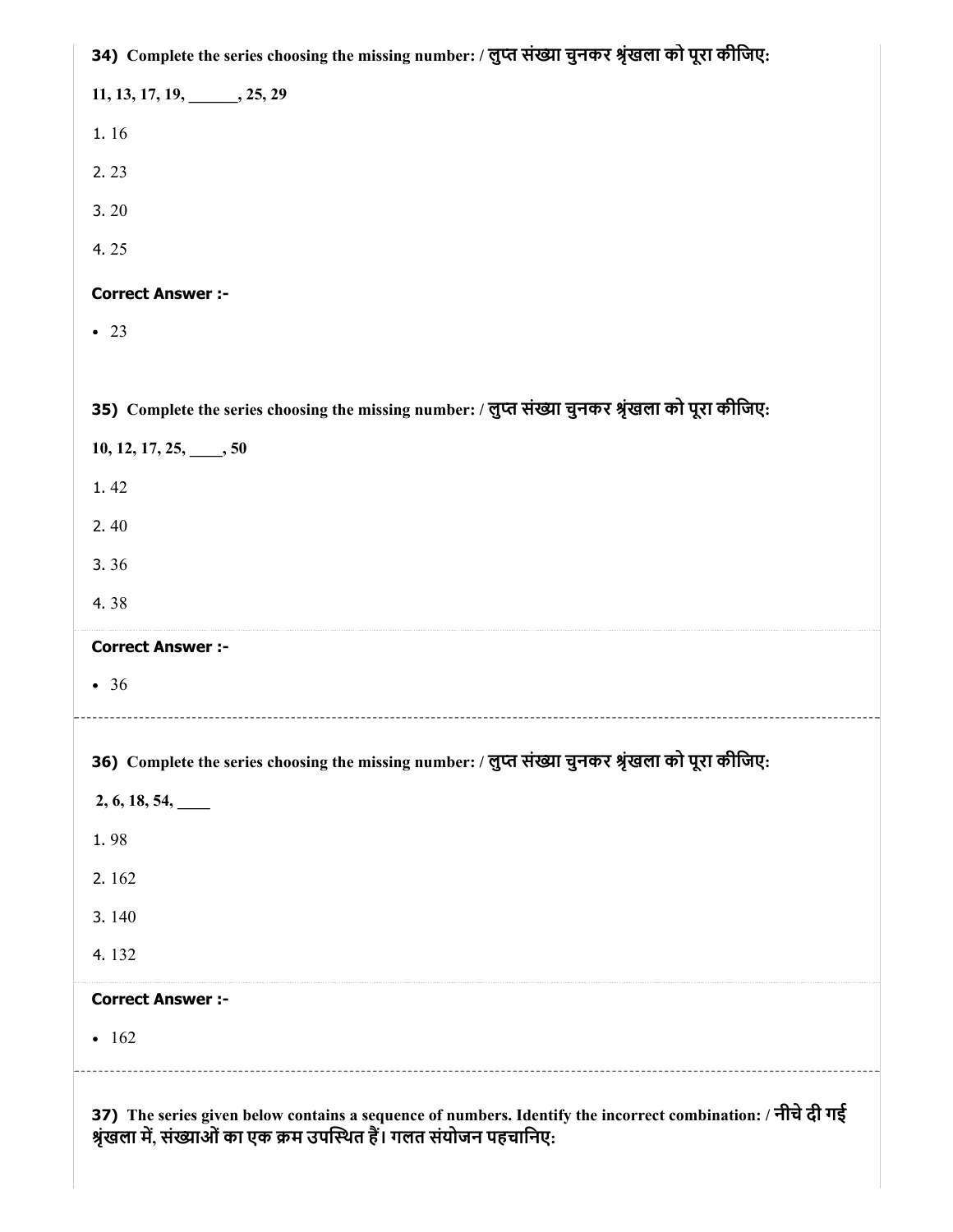| 60, 48, 38, 28, 24, 20, 18                                                                                                                                                                                                                                             |
|------------------------------------------------------------------------------------------------------------------------------------------------------------------------------------------------------------------------------------------------------------------------|
| 1.24                                                                                                                                                                                                                                                                   |
| 2.28                                                                                                                                                                                                                                                                   |
| 3.18                                                                                                                                                                                                                                                                   |
| 4.60                                                                                                                                                                                                                                                                   |
| <b>Correct Answer :-</b>                                                                                                                                                                                                                                               |
| $\bullet$ 28                                                                                                                                                                                                                                                           |
|                                                                                                                                                                                                                                                                        |
| 38) The series given below contains a sequence of numbers. Identify the incorrect combination: / नीचे दी गई<br>श्रृंखला में, संख्याओं का एक क्रम उपस्थित हैं। गलत संयोजन पहचानिए:                                                                                      |
| 3, 9, 27, 81, 249                                                                                                                                                                                                                                                      |
| 1.249                                                                                                                                                                                                                                                                  |
| 2.27                                                                                                                                                                                                                                                                   |
| 3.81                                                                                                                                                                                                                                                                   |
| 4.9                                                                                                                                                                                                                                                                    |
| <b>Correct Answer :-</b>                                                                                                                                                                                                                                               |
| • 249                                                                                                                                                                                                                                                                  |
|                                                                                                                                                                                                                                                                        |
| 39) How many different five letter words can be formed using the letters of the word 'PAPER', if the<br>repetition is not allowed? / यदि पुनरावृति की अनुमति नहीं है तो 'PAPER', शब्द के अक्षरों का उपयोग करके पांच<br>अक्षरों के कितने विभिन्न शब्द बनाए जा सकते हैं? |
| 1.48                                                                                                                                                                                                                                                                   |
| 2.24                                                                                                                                                                                                                                                                   |
| 3.120                                                                                                                                                                                                                                                                  |
| 4.60                                                                                                                                                                                                                                                                   |
| <b>Correct Answer :-</b>                                                                                                                                                                                                                                               |
| $\bullet$ 60                                                                                                                                                                                                                                                           |
|                                                                                                                                                                                                                                                                        |

40) Which state has only four districts - North, South, East ,West? / किस प्रदेश में केवल चार जिले -उत्तर, दक्षिण, पूर्व, पश्चिम हे?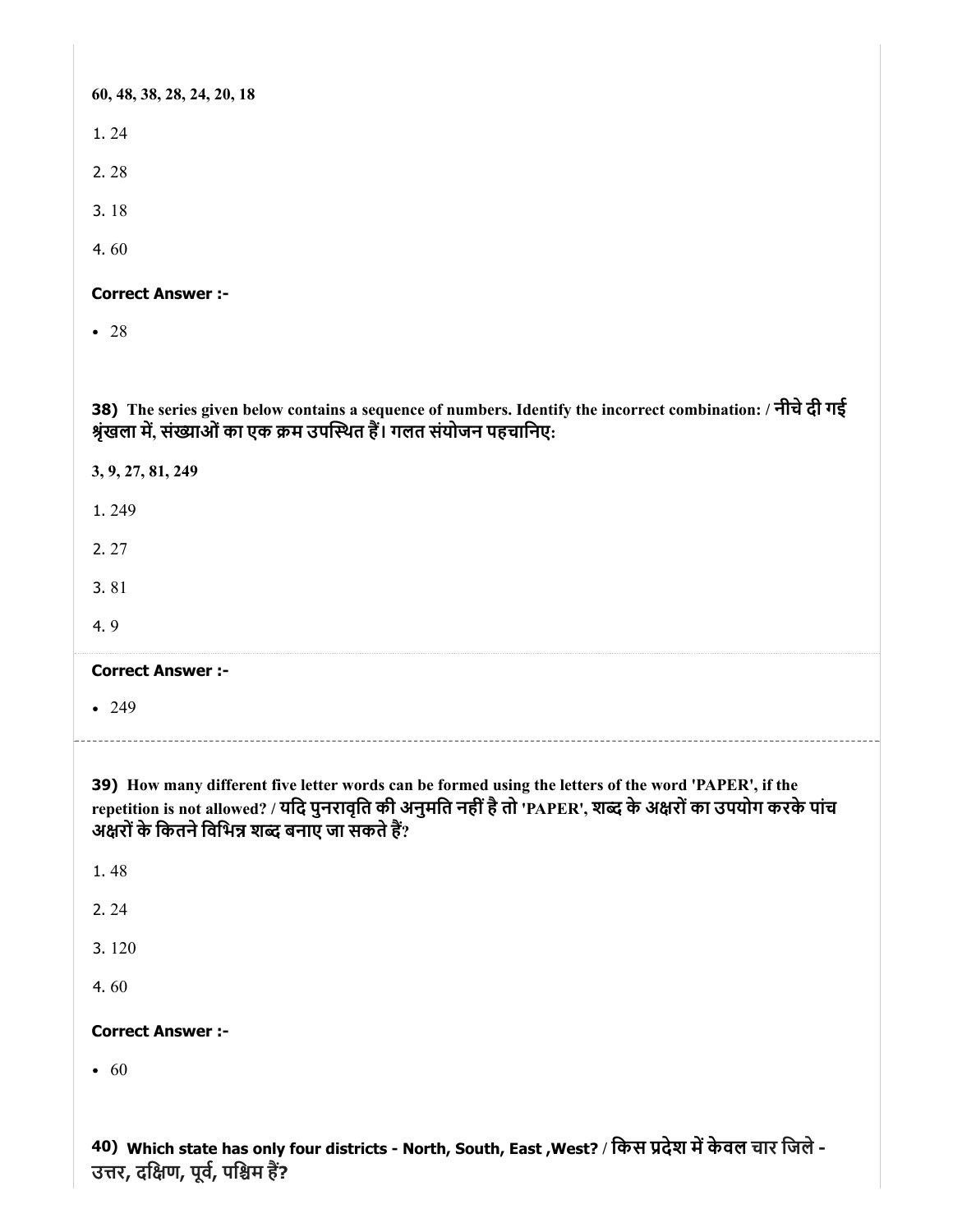- 1. Manipur / मिणपुर
- 2. Sikkim / सिक्किम
- 3. Jharkhand / झारखंड
- 4. Odisha / उड़ीसा

• Sikkim / सिक्किम

Topic:- Mental Ability and Mental Aptitude

# 1)

If the following two squares shown below overlap, which one of the following options is formed? / यदि निम्न दो वर्ग अतिव्यापित होते हैं, तो निम्न में से कौन सा एक विकल्प बनता है?









2.

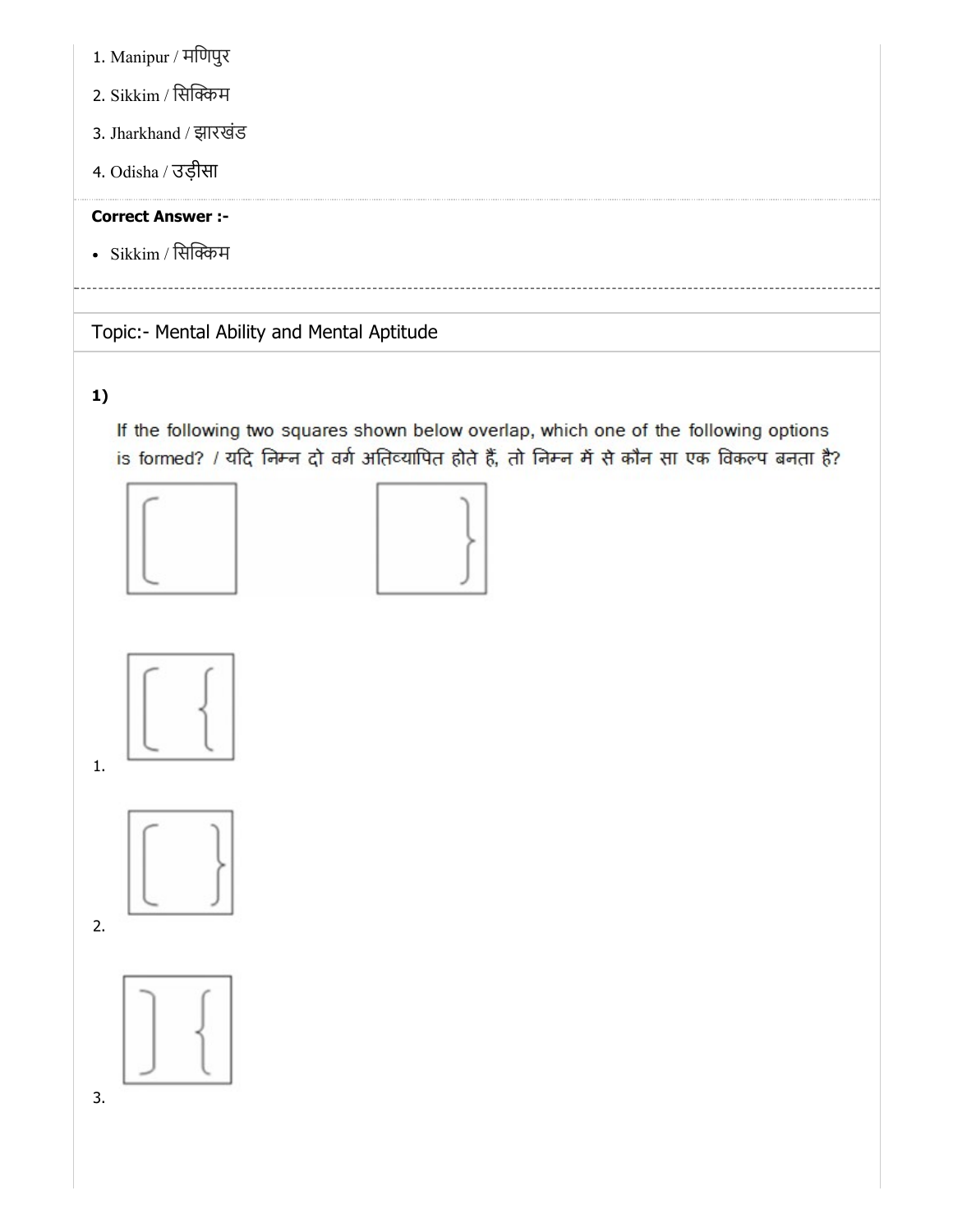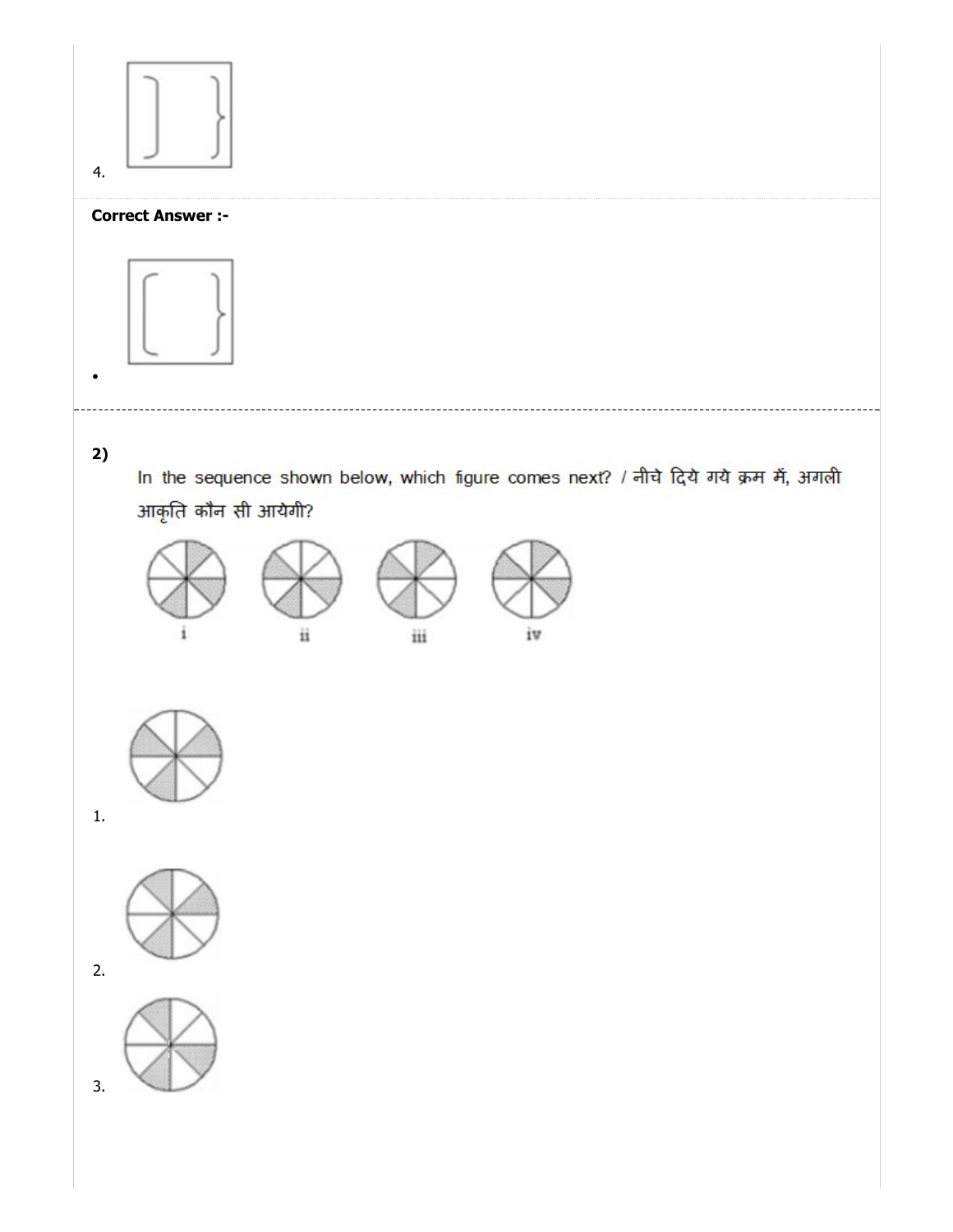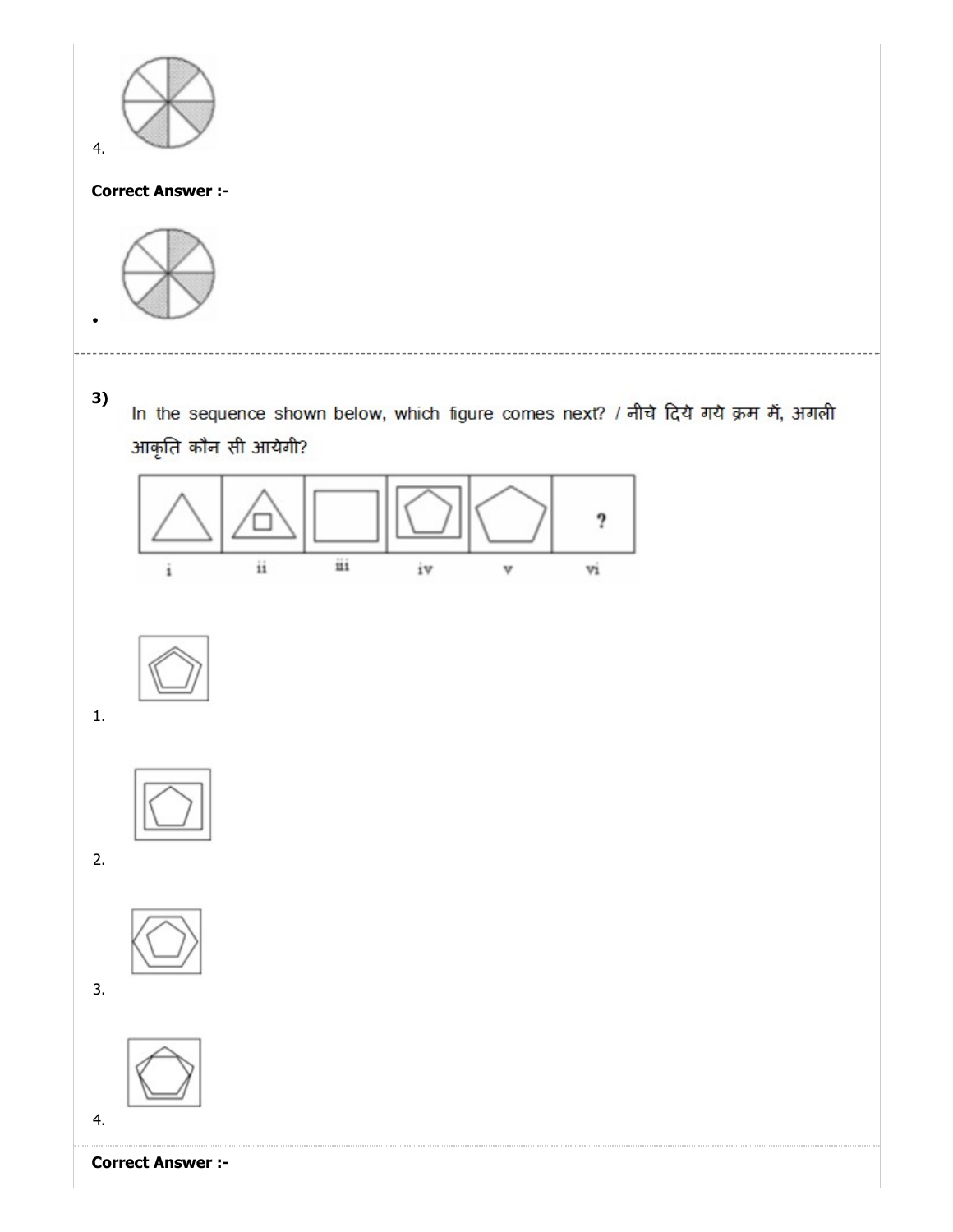

- 4)  $2\frac{1}{4}$  m of cloth required to stitch a skirt. For how many skirts can be stitched with  $105\frac{3}{4}$  m of cloth? / एक स्कर्ट सिलने के लिए 2 $\frac{1}{4}$ मी. कपडे की आवश्यकता होती है। 105 $\frac{3}{4}$ मी. कपड़े में कितनी स्कर्ट बनेंगी?
- 1. 47
- 2. 87
- 3. 37
- 4. 27

• 47

# 5)

**A**  $x$  6 = 1920 - 960 is equal to 960. Find the value of **A**. / **A**  $x$  6 = 1920 - 960, 960 के बराबर है। A का मान ज्ञात कीजिए।

- 1. 164
- 2. 160
- 3. 166
- 4. 155

# Correct Answer :-

• 160

6) Three taps A, B and C together can fill a tank in 6 hrs. After working for 2 hrs, A is closed and B and C filled remaining part in 8 hours. Find the time taken for Tap A alone to fill the tank. / A, B और C, तीन नल एक टैंक को 6 घंटे में भर सकते हैं। 2 घंटे चलाने के बाद, नल A को बंद कर देने पर B और C उसे 8 घंटे में भर पाते हैं। A अकेला उस टैंक को कितनी देर में भर पायेगा?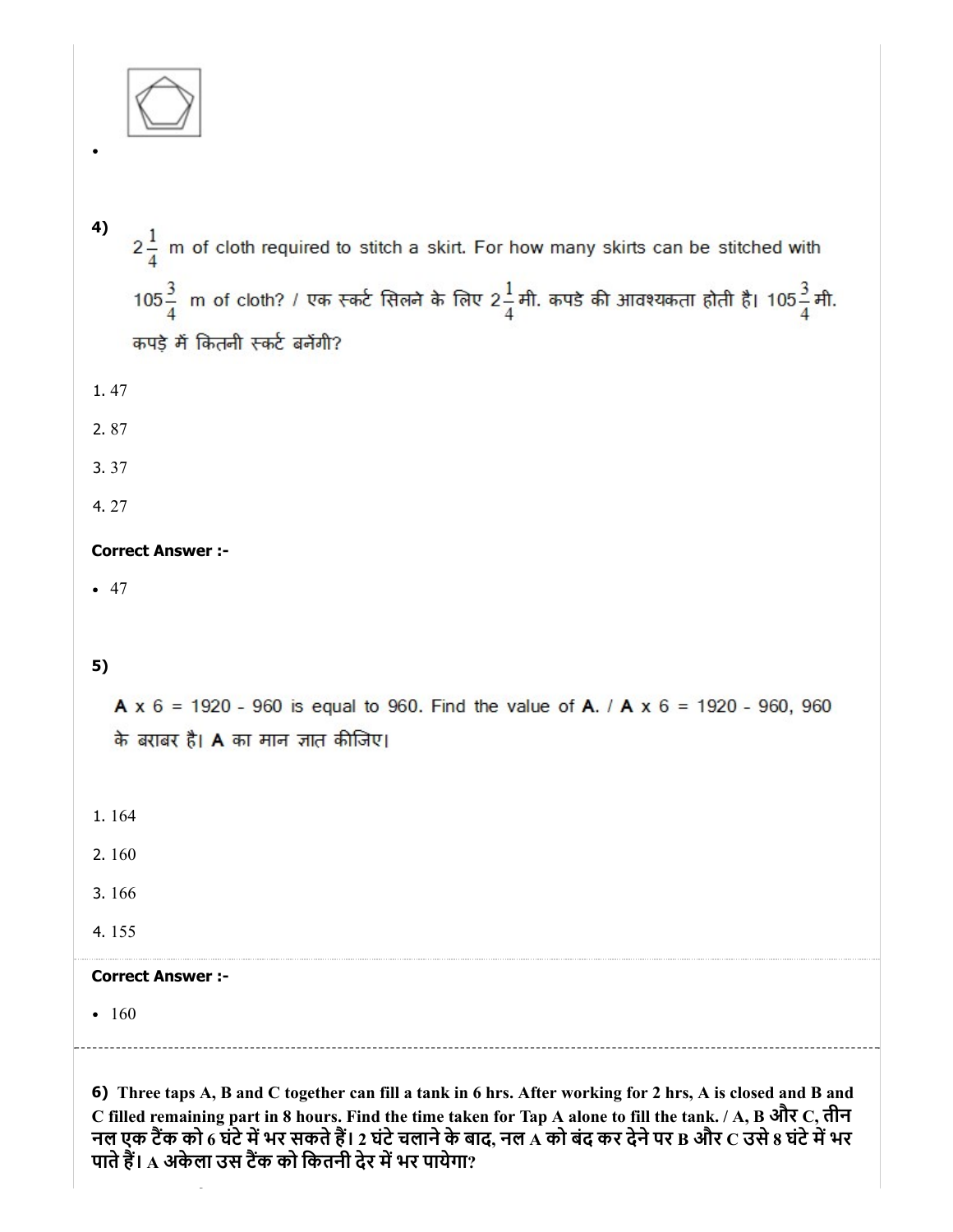| 1. 20 hrs / 20 घंटे |  |
|---------------------|--|
|---------------------|--|

2. 15 hrs / 15 घंटे

3. 10 hrs / 10 घंटे

4. 12 hrs / 12 घंटे

#### Correct Answer :-

12 hrs / 12 घंटे

7) How many seconds will a 250 m long train take to cross a man walking with a speed of 4 kmph in the direction of the moving train, if the speed of the train is 58 kmph. / 58 िकमी/घंकी गित सेचल रही 250 मी. लम्बी एक ट्रेन 4 किमी/घं कि गति से उसी दिशा में पैदल चल रहे एक आदमी को कितने से. में पार करेगी?

 $16\frac{2}{3}$  sec 1.  $16\frac{1}{3}$  sec 2.  $16\frac{3}{5}$  sec 3.

4. 16sec

Correct Answer :-

 $16\frac{2}{3}$  sec

8) The present age of Mohan is 10 years. If after 5 years, the ratio of Mohan's age to his father's age will be 1:3. Find the present age of the father. / मोहन की वर्तमान आयु 10 वर्ष है। यदि 5 वर्ष बाद, मोहन और उसके पिता की आयु का अनुपात 1:3 होगा, तो उसके पिता की वर्तमान आयु ज्ञात कीजिए।

1. 40

2. 36

3. 32

4. 35

Correct Answer :-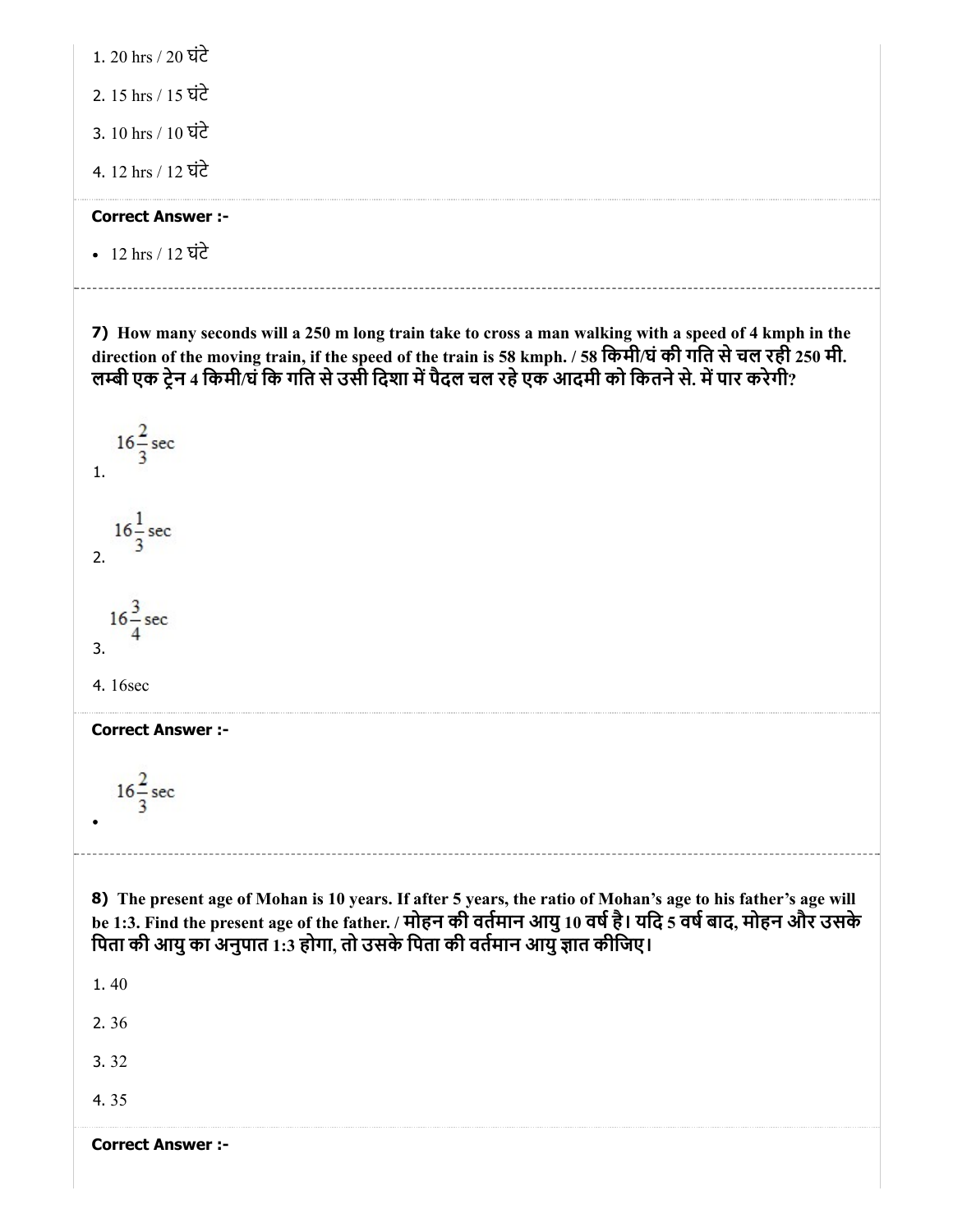| what should be the selling price per shirt? / प्रतीक ने 40 शर्ट 3000 रुपये में खरीदी, और उसने 10% किराए पर<br>खर्च किए। 20% का लाभ कमाने के लिए, उसे प्रत्येक शर्ट कितने रुपये में बेचनी होगी? |
|------------------------------------------------------------------------------------------------------------------------------------------------------------------------------------------------|
| 1. Rs.109 / 109 रुपये                                                                                                                                                                          |
| 2. Rs. 95 / 95 रुपये                                                                                                                                                                           |
| 3. Rs. 90 / 90 रुपये                                                                                                                                                                           |
| 4. Rs. 99 / 99 रुपये                                                                                                                                                                           |
| <b>Correct Answer :-</b>                                                                                                                                                                       |
| • Rs. 99 / 99 रुपये                                                                                                                                                                            |
|                                                                                                                                                                                                |
| 10) What is the mean proportional of 40 and 90? / 40 और 90 का माध्य अनुपात कितना होगा?                                                                                                         |
| 1.50                                                                                                                                                                                           |
| 2.20                                                                                                                                                                                           |
| 3.60                                                                                                                                                                                           |
| 4.30                                                                                                                                                                                           |
| <b>Correct Answer :-</b>                                                                                                                                                                       |
| • 60                                                                                                                                                                                           |
|                                                                                                                                                                                                |
| 11) What is the loss percentage if an article costing Rs. 10 is sold for a loss of Rs. 2? / यदि 10 रुपये की<br>किसी वस्तु को 2 रुपये के नुकसान पर बेचा जाए तो नुकसान का प्रतिशत क्या होगा?     |
| 1.10%                                                                                                                                                                                          |
| 2.5%                                                                                                                                                                                           |
| 3.25%                                                                                                                                                                                          |
| 4.20%                                                                                                                                                                                          |
| <b>Correct Answer :-</b>                                                                                                                                                                       |

9) Pratik purchased 40 shirts for Rs. 3,000 and spent 10% for transportation. To earn a profit of 20%

20%

12) The runs scored by four cricketers A, B, C and D for West Indies in an innings were in the ratio 5 : 2 : 4 : 3. The remaining players scored half the total of these four players. If D had scored 23 runs more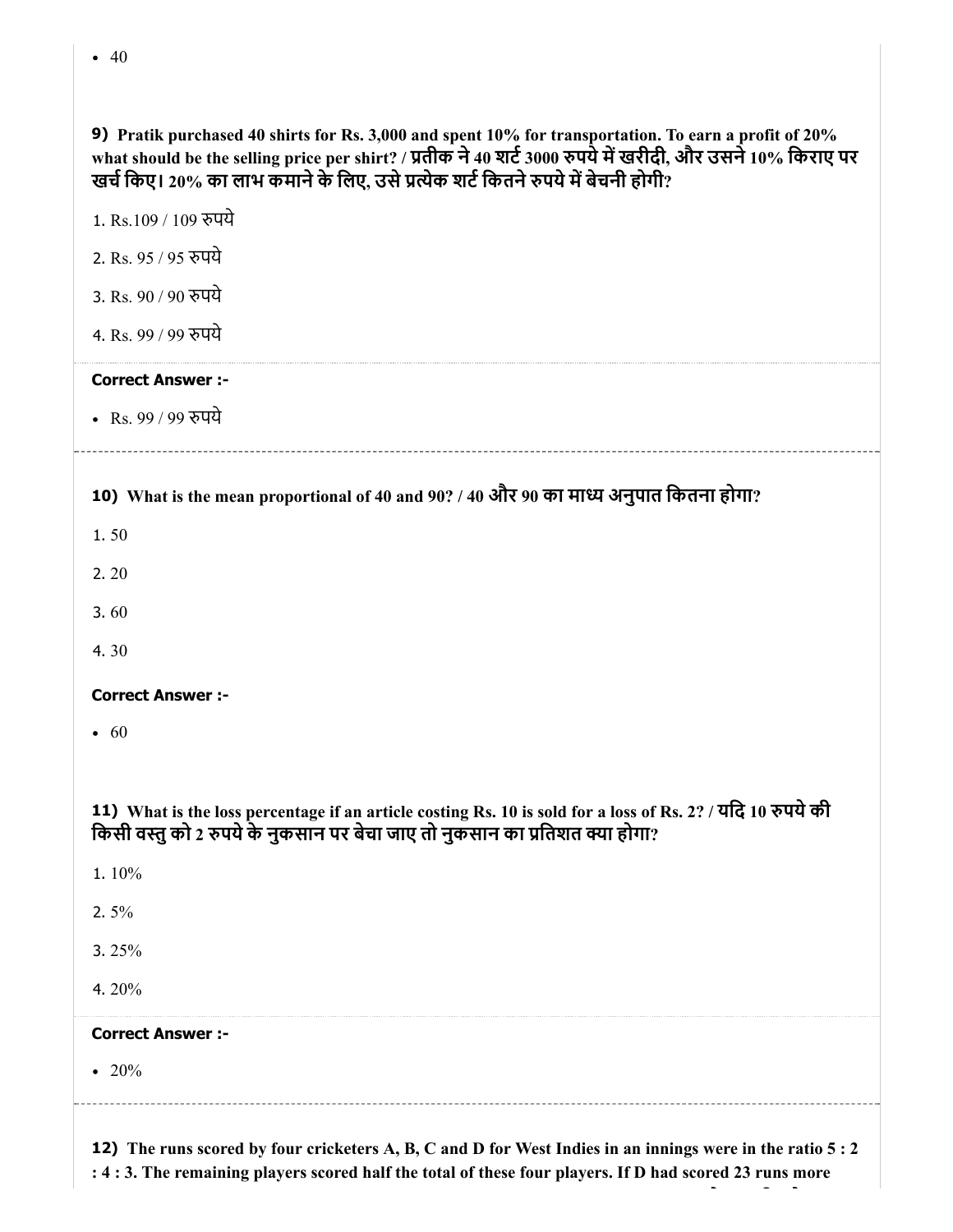| than B, what was the total score of Sri Lanka which scored 2/3 that of West Indies? / वेस्ट-इंडीज़ के चार<br>खिलाड़ियों A, B, C और D के एक पारी में किए गए स्कोरों का अनुपात 5:2:4:3 है। शेष खिलाड़ियों ने इन चारों<br>द्वारा बनाये गए स्कोर का आधा स्कोर किया। यदि D ने B से 25 रन अधिक बनाये तो श्रीलंका का कुल स्कोर<br>कितना है जिसने वेस्ट-इंडीज़ के स्कोर का 2/3 स्कोर किया है? |
|---------------------------------------------------------------------------------------------------------------------------------------------------------------------------------------------------------------------------------------------------------------------------------------------------------------------------------------------------------------------------------------|
| 1.161                                                                                                                                                                                                                                                                                                                                                                                 |
| 2.644                                                                                                                                                                                                                                                                                                                                                                                 |
| 3.322                                                                                                                                                                                                                                                                                                                                                                                 |
| 4.483                                                                                                                                                                                                                                                                                                                                                                                 |
| <b>Correct Answer :-</b>                                                                                                                                                                                                                                                                                                                                                              |
| $-322$                                                                                                                                                                                                                                                                                                                                                                                |
| 13) On the scale of a map, 0.6 cm represents 5.4 km. If the distance between two points on the map is 35<br>यदि मानचित्र पर दो बिन्दुओं के बीच की दूरी 35 सेमी. हो, तो उनके बीच की वास्तविक दूरी है।<br>1.900 km / 900 किमी.<br>2. 315 km / 315 किमी.<br>3, 600 km / 600 किमी.<br>4. 250 km / 250 किमी                                                                                |
| <b>Correct Answer :-</b><br>• 315 km / 315 किमी.                                                                                                                                                                                                                                                                                                                                      |
| 14) If the diagonals of two squares are in the ratio of $1:3$ , then what is the ratio of their areas? / $\overrightarrow{q}$ $\overrightarrow{q}$ $\overrightarrow{q}$<br>के विकर्ण का अनुपात 1:3 है, तो उनके क्षेत्रफलों का अनुपात कितना होगा?                                                                                                                                      |
| 1. $1:6$                                                                                                                                                                                                                                                                                                                                                                              |
| 2. $1:3$                                                                                                                                                                                                                                                                                                                                                                              |
| 3.6:1                                                                                                                                                                                                                                                                                                                                                                                 |
| 4.1:9                                                                                                                                                                                                                                                                                                                                                                                 |
| <b>Correct Answer:-</b>                                                                                                                                                                                                                                                                                                                                                               |
| • 1:6                                                                                                                                                                                                                                                                                                                                                                                 |
|                                                                                                                                                                                                                                                                                                                                                                                       |

15) A number when divided by 3 is reduced by 32. What will be number? / एक संख्या को 3 से भाग देने पर 32 अंक कम हो जाती है, वह संख्या क्या है?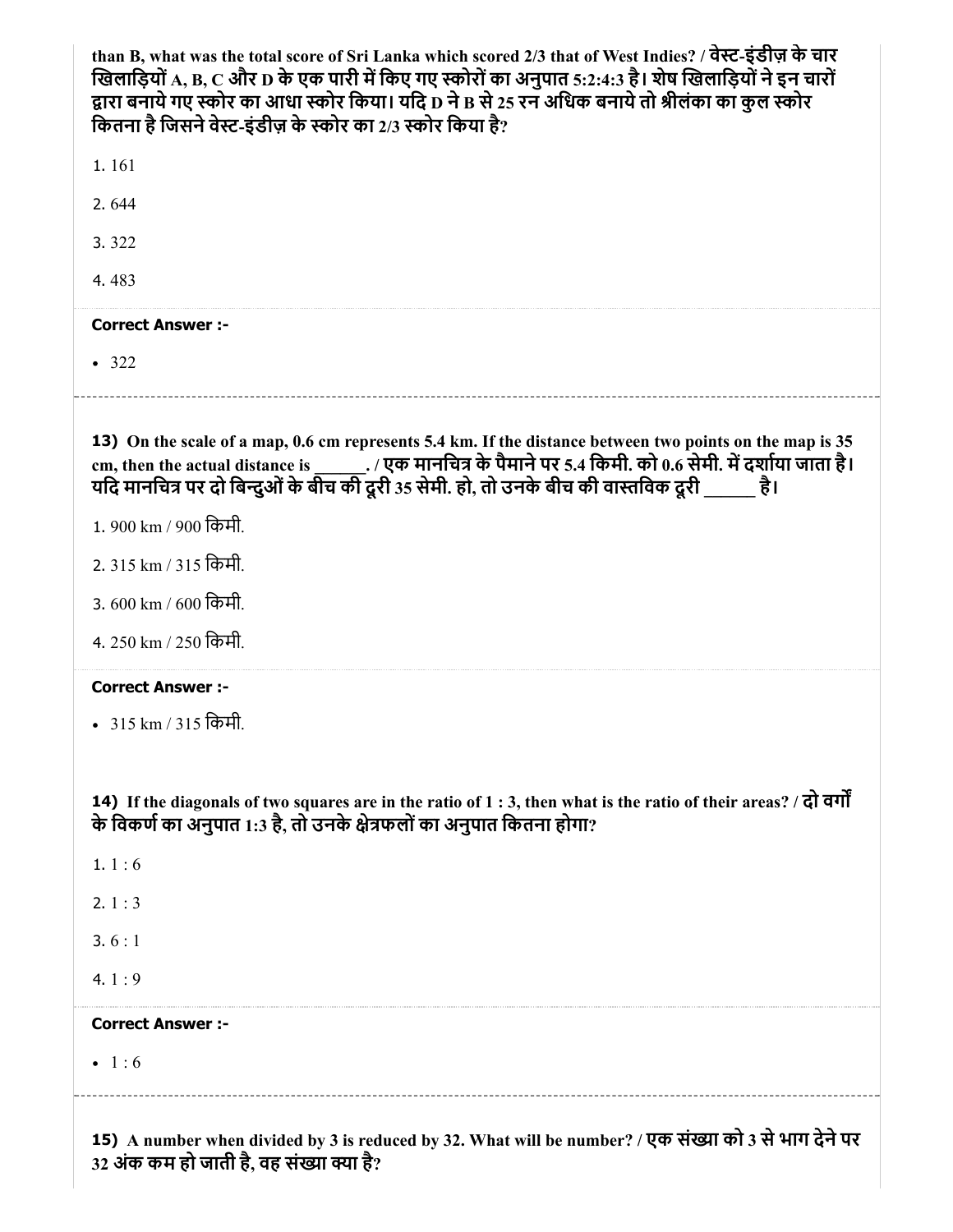| • 48                     |
|--------------------------|
| <b>Correct Answer :-</b> |
| 4.64                     |
| 3.56                     |
| 2.36                     |
| 1.48                     |

16) A basket contains 10 apples and 15 oranges. The cost one apple is Rs. 9 and the cost of 1 orange is Rs. 5. Find the average cost of the 10 apples and 15 oranges combined. / एक टोकरी में 10 सेब और 15 संतरे हैं। एक सेब का मूल्य 9 रुपये है और 1 संतरे का मूल्य 5 रुपये। 10 सेबों और 15 संतरों का औसत मूल्य कितना होगा?

1. Rs. 32 / 32 पये

2. Rs. 35 / 35 पये

3. Rs. 33 / 33 पये

4. Rs. 34 / 34 पये

#### Correct Answer :-

• Rs. 33 / 33 रुपये

17) A is thrice as efficient as B and therefore can complete a piece of work in less than 30 days. If A and B work together, how many days will it take to complete the work? / A, B से तीन गुना ज्यादा क्षमतावान है और इसलिए किसी काम को 30 दिन के भीतर कर सकता है। यदि A और B साथ में काम करें तो काम कितने दिन में पूरा हो जाएगा?

$$
11\frac{1}{4} \text{ days } / 11\frac{1}{4} \text{ G} = 1.
$$
  
\n
$$
11\frac{3}{4} \text{ days } / 11\frac{3}{4} \text{ G} = 11\frac{11}{4} \text{ days } / 11\frac{11}{4} \text{ G} = 11\frac{11}{4} \text{ days } / 11\frac{11}{4} \text{ G} = 11 \text{ days } / 11\text{ G} = 111 \text{ days } / 11\text{ G} = 111 \text{ days } / 11\text{ G} = 111 \text{ days } / 11\text{ G} = 111 \text{ days } / 11\text{ G} = 111 \text{ days } / 11\text{ G} = 111 \text{ days } / 11\text{ G} = 111 \text{ days } / 11\text{ G} = 111 \text{ days } / 11\text{ G} = 111 \text{ days } / 11\text{ G} = 111 \text{ days } / 11\text{ G} = 111 \text{ days } / 11\text{ G} = 111 \text{ days } / 11\text{ G} = 111 \text{ days } / 11\text{ G} = 111 \text{ days } / 11\text{ G} = 111 \text{ days } / 11\text{ G} = 111 \text{ days } / 11\text{ G} = 111 \text{ days } / 11\text{ G} = 111 \text{ days } / 11\text{ G} = 111 \text{ days } / 11\text{ G} = 111 \text{ days } / 11\text{ G} = 111 \text{ days } / 11\text{ G} = 111 \text{ days } / 11\text{ G} = 111 \text{ days } / 11\text{ G} = 111 \text{ days } / 11\text{ G} = 111 \text{ days } / 11\text{ G} = 111 \text{ days } / 11\text{ G} = 111 \text{ days } / 11\text{ G} = 111 \text{ days } / 11\text{ G} = 111 \text{ days } / 11\text{ G} = 111 \text{ days } / 11\text{ G} = 111 \text{ days } / 11\text{ G} = 111 \text{ days
$$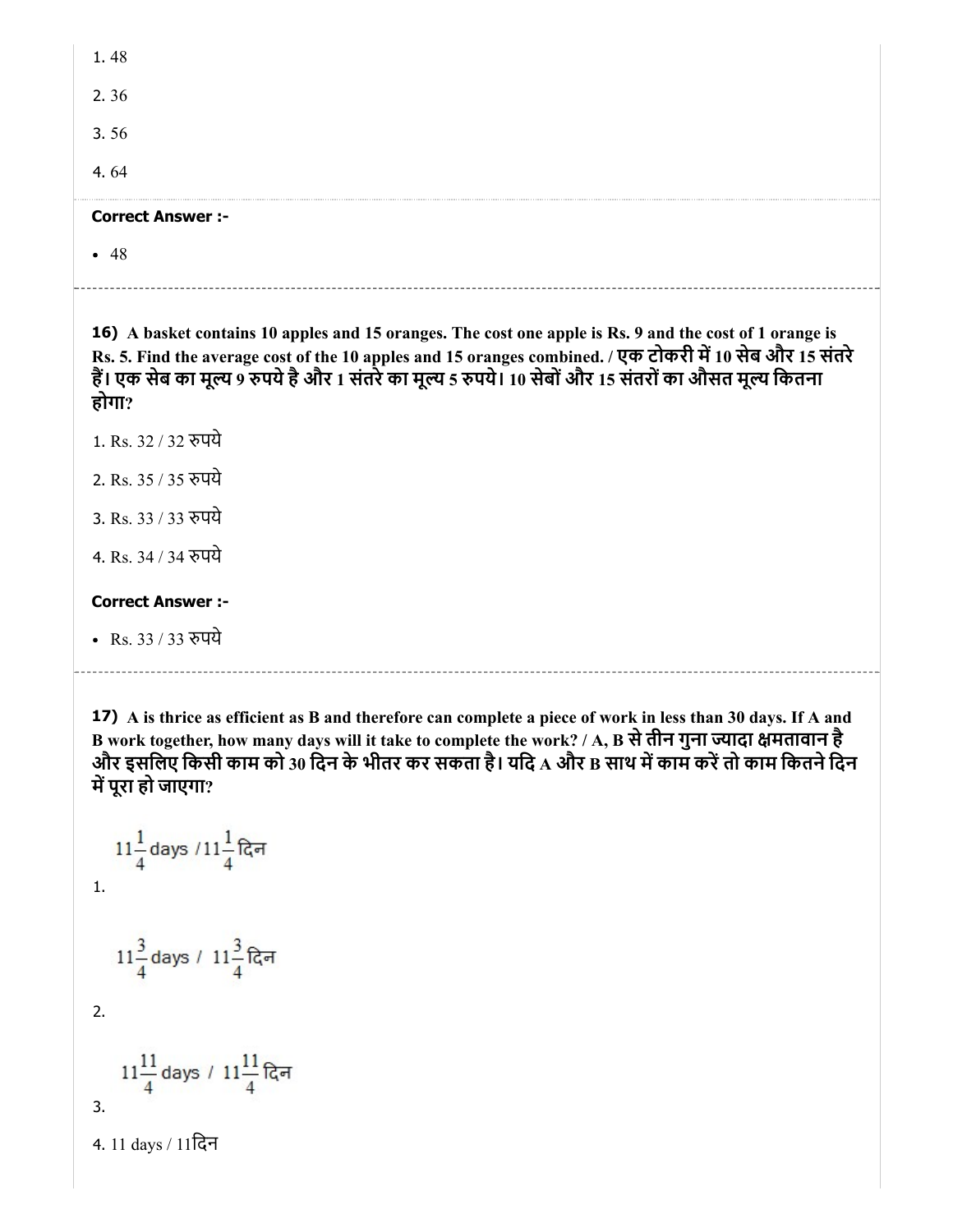| <b>Correct Answer :-</b> |  |  |
|--------------------------|--|--|
|--------------------------|--|--|

| $11\frac{1}{4}$ days / $11\frac{1}{4}$ दिन                                                                                                                                                                                                                                                                                                                                                           |
|------------------------------------------------------------------------------------------------------------------------------------------------------------------------------------------------------------------------------------------------------------------------------------------------------------------------------------------------------------------------------------------------------|
| 18) 42 is what percent of 210? / 42, 210 का कितने प्रतिशत है?                                                                                                                                                                                                                                                                                                                                        |
| 1.22%                                                                                                                                                                                                                                                                                                                                                                                                |
| 2.20%                                                                                                                                                                                                                                                                                                                                                                                                |
| 3. $25%$                                                                                                                                                                                                                                                                                                                                                                                             |
| 4.15%                                                                                                                                                                                                                                                                                                                                                                                                |
| <b>Correct Answer :-</b>                                                                                                                                                                                                                                                                                                                                                                             |
| • 20%                                                                                                                                                                                                                                                                                                                                                                                                |
| 19) A village lost 12 % of its goats in a flood and 5 % of the remaining from diseases. If there were only<br>8360 goats left, what was the original number of goats? / एक गाँव की 12% बकरियां बाढ़ में बह गई और शेष<br>5% बीमारियों की वजह से मर गई। यदि वहां 8360 बकरियां अभी बची हैं तो गाँव में कुल कितनी बकरियां थी?<br>1.8360<br>2. None of the above/ इनमें से कोई नहीं<br>3.12400<br>4.10000 |
| <b>Correct Answer :-</b><br>$-10000$                                                                                                                                                                                                                                                                                                                                                                 |
| 20) The average age of X, Y and Z is 46 years. If the average age of X and Y is 44.5 years, then what will<br>be the age of Z? / X, Y और Z की औसत आयु 46 वर्ष है। यदि X और Y की औसत आयु 44.5 वर्ष है तो Z की<br>आयु क्या होगी?<br>1.47 years / 47 वर्ष<br>2. 49 years / 49 वर्ष<br>3. 50 years / 50 वर्ष<br>4.48 years / 48 वर्ष                                                                     |

 $\ddot{\phantom{1}}$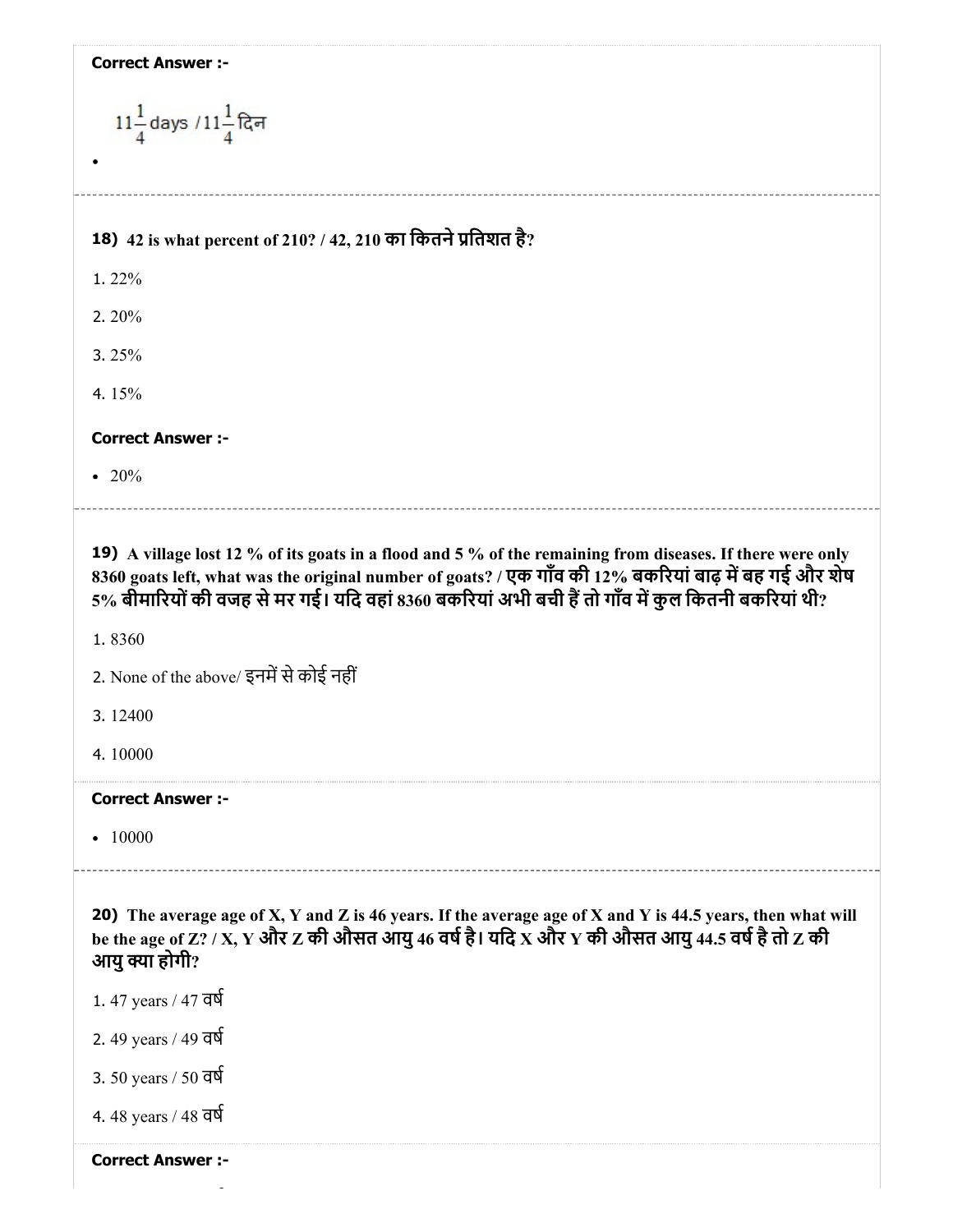21) The average age of a class was 12. It rise to 13 when the age of the class teacher who is 37 years old is also included. How many students are there in the class? / एक कक्षा के बच्चों की औसत आयु 12 है। यह 13 हो जाती है जब उसमें 37 वर्षीय शिक्षक की आयु भी जोड़ ली जाती है। कक्षा में कितने विद्यार्थी हैं?

| 1.24                     |  |
|--------------------------|--|
| 2.23                     |  |
| 3.22                     |  |
| 4.25                     |  |
| <b>Correct Answer :-</b> |  |
| $\bullet$ 24             |  |
|                          |  |

22) The average monthly salary of a staff of 9 persons is Rs. 2,450. One member of the staff whose monthly salary is Rs. 2,650 is transferred. Find the average salary of the remaining 8 persons of the staff. / 9 लोगों के स्टाफ़ का औसत मासिक वेतन 2,450 रुपये था। एक सदस्य जिसका मासिक वेतन 2650 रुपये था, का स्थानान्तरण हो गया। बचे हुए 8 सदस्यों के वेतन का औसत कितना होगा?

- 1. Rs. 2,825 / 2,825 पये
- 2. Rs. 2,425 / 2,425 पये
- 3. Rs. 2,625 / 2,625 पये
- 4. Rs. 3,025 / 3,025 पये

#### Correct Answer :-

• Rs. 2,425 / 2,425 रुपये

23)  $45\%$  of  $1800 + 60\%$  of  $1500 = ?$  of  $3420 / 1800$  का  $45\% + 1500$  का  $60\% = 3420$  का ?

- 1. 50%
- 2. 60%
- 3. 55%
- 4. 40%

#### Correct Answer :-

 $\cdot 50\%$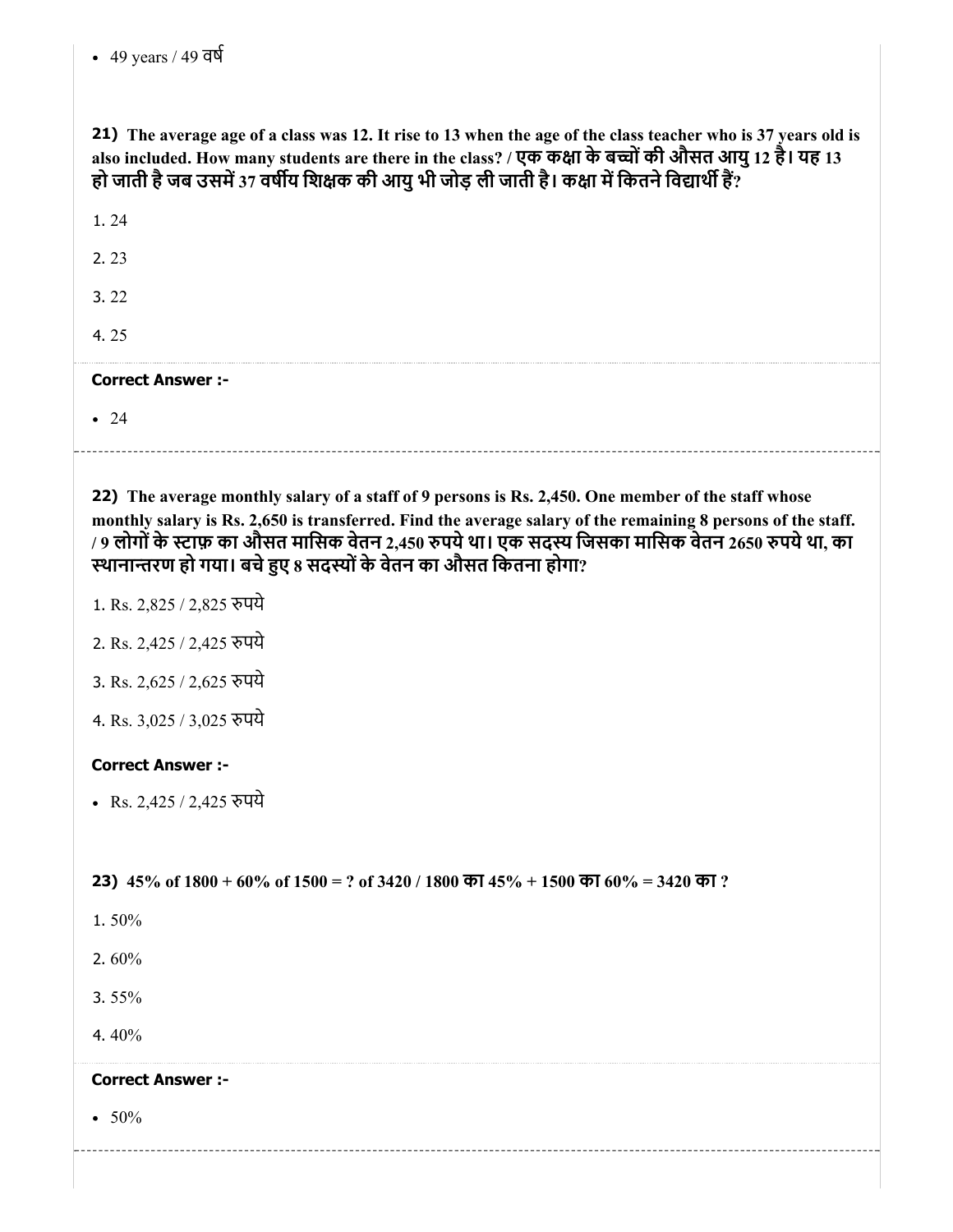24) The net difference between selling a shirt at a profit of 4% and 6% is Rs. 3. What are the selling prices? / किसी शर्ट को 4% के और 6% के लाभ पर बेचने में 3 रुपये का अंतर आता है। उसका विक्रय मूल्य क्या है?

- 1. None of the above / इनमें से कोई नहीं
- 2. Rs. 200 and Rs. 201 / 200 पयेऔर 201 पये
- 3. Rs. 159 and Rs. 156 / 159 पयेऔर 156 पये
- 4. Rs. 157 and Rs. 160 / 157 पयेऔर 160 पये

#### Correct Answer :-

Rs. 159 and Rs. 156 / 159 पयेऔर 156 पये

25) A train running at 90 kmph crosses a pole in 10 seconds. What is length of the train? / एक रेलगाड़ी 90 किमी/घंटा की चाल से चल रही है और 10 सेकंड में एक खम्भे को पार कर जाती है। रेलगाड़ी की लम्बाई ज्ञात कीिजए।

- 1. 350 m
- 2. 250 m
- 3. 150 m
- 4. 500 m

#### Correct Answer :-

• 250 m

26) Amit is two years elder to Anil. Anil is 1/8 of his father's age. After 6 years, Amit will be double his present age. What will be Anil's father's age after 6 years? / अमित, अनिल से दो साल बड़ा है। अनिल अपने पिता की आयु का 1/8 है। 6 साल बाद, अमित की आयु वर्तमान की दोगुनी होगी। अनिल के पिता की आयु 6 साल बाद िकतनी होगी?

- 1. 40 years / 40वष
- 2. 32 years / 32वष
- 3. 38 years / 38वष
- 4. 34 years / 34वष

#### Correct Answer :-

38 years / 38वष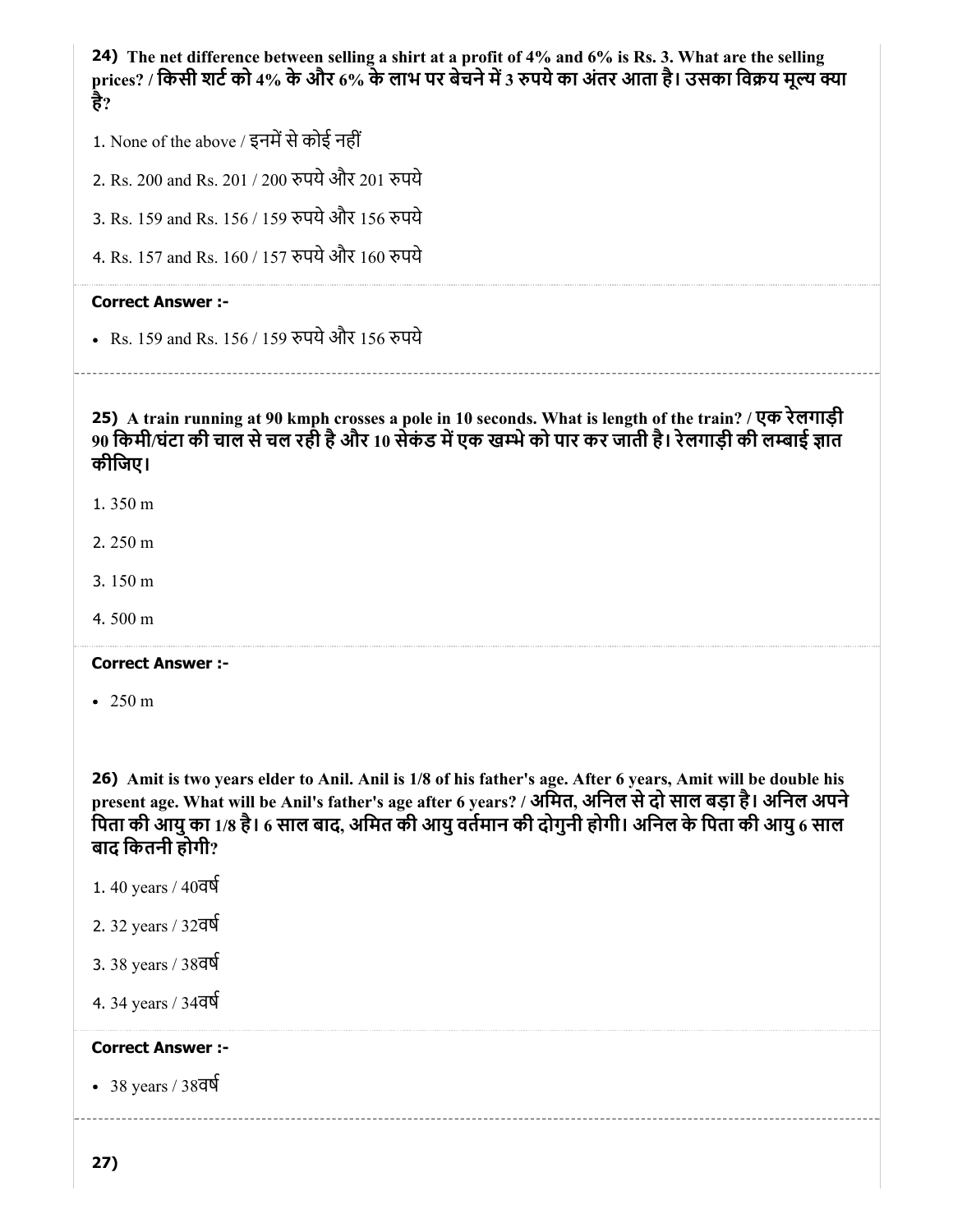| The difference between a 2-digit number and the number obtained by interchanging the digits of the<br>previous number is 54. What is the difference between the two digits? / दो अंकों वाली संख्या और इसके<br>अंक अंत:परिवर्तित किए जाने से प्राप्त संख्या का अंतर 54 है। दो अंकों के मध्य क्या अंतर होगा? |
|------------------------------------------------------------------------------------------------------------------------------------------------------------------------------------------------------------------------------------------------------------------------------------------------------------|
| 1.6                                                                                                                                                                                                                                                                                                        |
| 2.10                                                                                                                                                                                                                                                                                                       |
| 3.14                                                                                                                                                                                                                                                                                                       |
| 4.5                                                                                                                                                                                                                                                                                                        |
| <b>Correct Answer :-</b>                                                                                                                                                                                                                                                                                   |
| $\bullet$ 6                                                                                                                                                                                                                                                                                                |
| 28) The series given below contains a sequence of alphabets and numbers. Identify the incorrect<br>combination: / नीचे दी गई श्रृंखला में, अक्षरों और संख्याओं का एक क्रम निहित हैं। गलत संयोजन पहचानिए:                                                                                                   |
| i.bnme0120enmb                                                                                                                                                                                                                                                                                             |
| ii.bnme0120enmb                                                                                                                                                                                                                                                                                            |
| iii.bnme0120enmb                                                                                                                                                                                                                                                                                           |
| iv.bnne0120enmb                                                                                                                                                                                                                                                                                            |
| 1.iv                                                                                                                                                                                                                                                                                                       |
| 2. i                                                                                                                                                                                                                                                                                                       |
| 3.ii                                                                                                                                                                                                                                                                                                       |
| 4. iii                                                                                                                                                                                                                                                                                                     |
| <b>Correct Answer:-</b>                                                                                                                                                                                                                                                                                    |
| $\bullet$ iv                                                                                                                                                                                                                                                                                               |
| 29) Which one of the following four addresses is NOT EXACTLY same as the one given below? / निम्न दिये गये<br>चार पतों में से नीचे दिये गये पते के ठीक समान कौन सा एक नहीं है?                                                                                                                             |
| <b>Annalise Anna</b>                                                                                                                                                                                                                                                                                       |
| AV. Vicente Guerrero NTE. 3499,                                                                                                                                                                                                                                                                            |
| del Norte, 64500 Monterrey, N.L., Mexico                                                                                                                                                                                                                                                                   |
|                                                                                                                                                                                                                                                                                                            |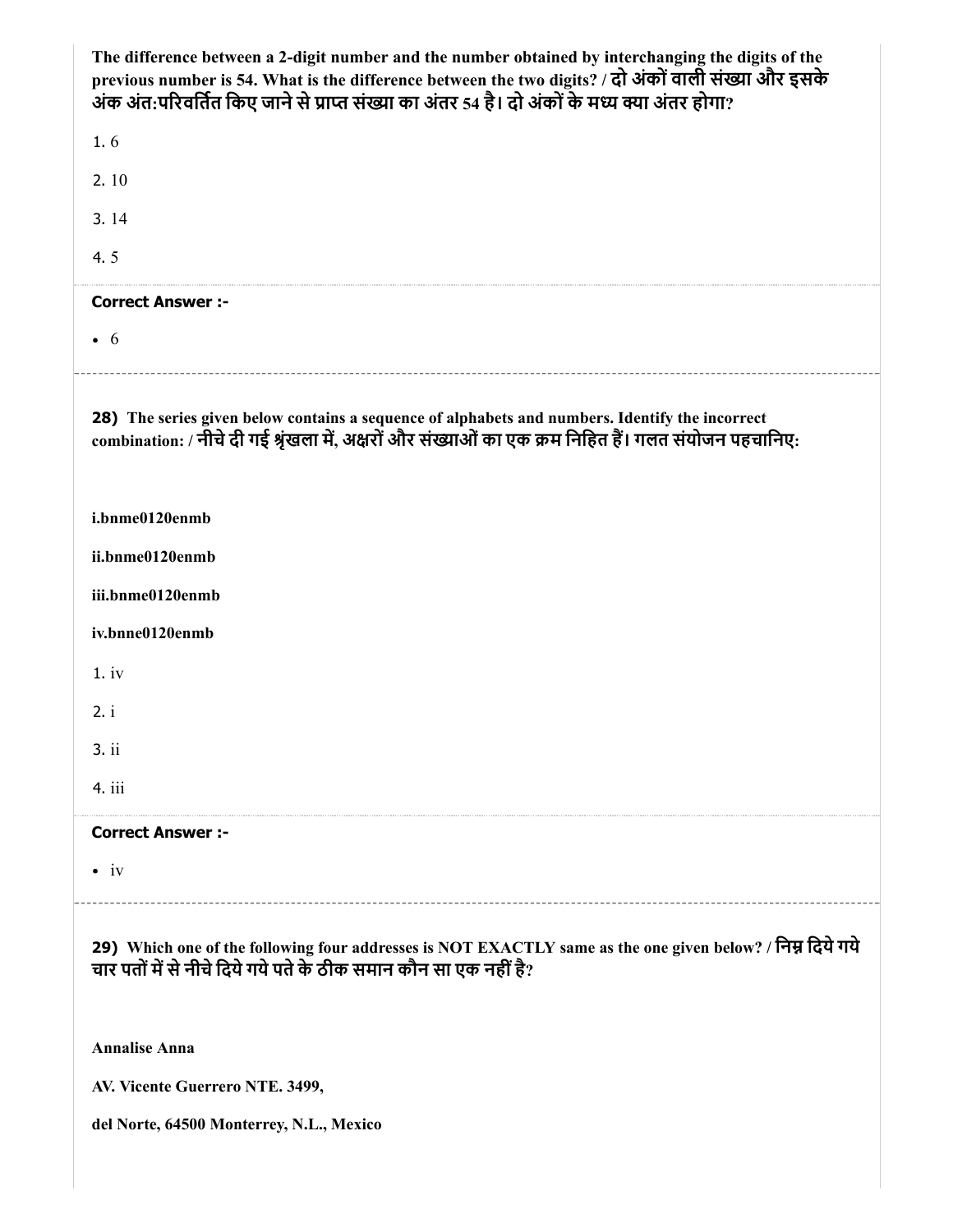| (i) Annalise Anna                        |
|------------------------------------------|
| AV. Vicente Guerrero NTE. 3499,          |
| del Norte, 64500 Monterrey, N.L., Mexico |
|                                          |
| (ii) Annalise Anna                       |
| AV. Vicente Guerrero NTE. 3499,          |
| del Norte, 64500 Monterrey, N.L., Mexico |
|                                          |
| (iii) Annalise Anna                      |
| AV. Vicente Guerrero NTE. 3499,          |
| del Norte, 64500 Monterrey, N.L., Mexico |
|                                          |
| (iv) Annalise Anna                       |
| AU. Vicente Guerrero NTE. 3499,          |
| del Norte, 64500 Monterrey, N.L., Mexico |
| 1.iv                                     |
| 2. i                                     |
| 3.ii                                     |
| 4. iii                                   |
| <b>Correct Answer:-</b>                  |
| $\bullet$ iv                             |
|                                          |
| 30) Find the average. /औसत निकालिये।     |
| 18, 24, 28, 32, 36 & 42                  |
| 1.26                                     |
| 2.34                                     |
| 3.20                                     |
| 4.30                                     |
| <b>Correct Answer:-</b>                  |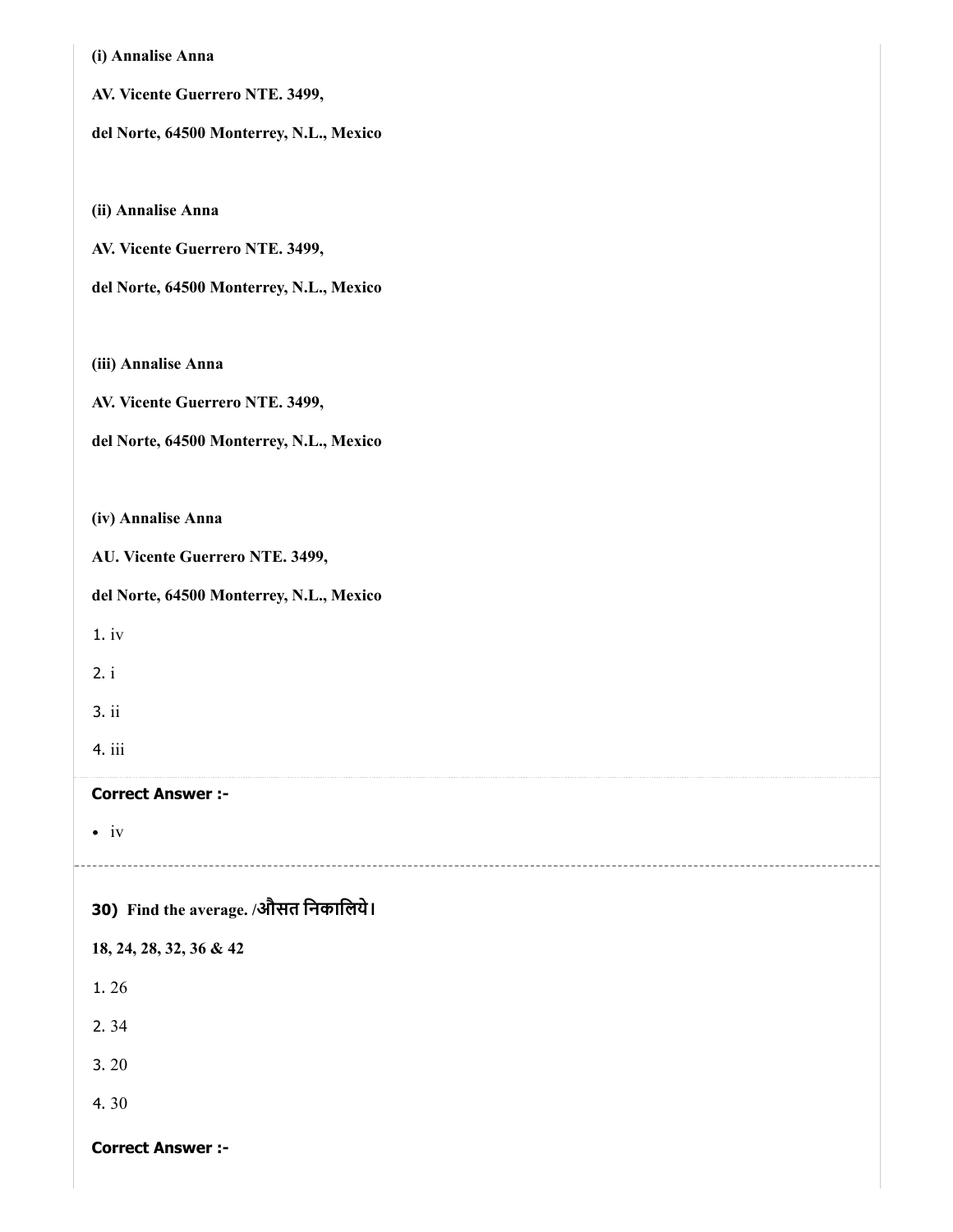| Topic:- Science and Simple Arithmetic |  |
|---------------------------------------|--|
|                                       |  |

| 1)<br>Evaluate: $[(64)^{2/3}]^{1/2} \div \left(\frac{1}{2}\right)^2 / [(64)^{2/3}]^{1/2} \div \left(\frac{1}{2}\right)^2$ का मान ज्ञात करें। |
|----------------------------------------------------------------------------------------------------------------------------------------------|
| 1.4                                                                                                                                          |
| 2.16                                                                                                                                         |
| 3.12                                                                                                                                         |
| 4.8                                                                                                                                          |
| <b>Correct Answer :-</b>                                                                                                                     |
| -16                                                                                                                                          |
|                                                                                                                                              |
| 2) Amoeba and paramecium are the members of: / जीवाणु और पैरामीशियम ________ के सदस्य हैं                                                    |
| 1. Protista / प्रोटिस्टा                                                                                                                     |
| 2. Mollusca / मोलस्का                                                                                                                        |
| 3. Arthropoda / आर्थोपोडा                                                                                                                    |
| 4. Annelida / एनेलिडा                                                                                                                        |
| <b>Correct Answer :-</b>                                                                                                                     |
| • Protista / प्रोटिस्टा                                                                                                                      |
| 3) Which one of the substances mentioned below is not responsible for the depletion of ozone layer? /                                        |
| नीचे दिए गए पदार्थों में से कौन सा ओज़ोन परत के अवक्षय के लिए उत्तरदायी नहीं है?                                                             |
| 1. Chlorofluoro carbons / क्लोरोफ्लुओरो कार्बन                                                                                               |
| 2. Carbon tetrachloride / कार्बन टेट्राक्लोराइड                                                                                              |
| 3. Aerosols / एरोसोल                                                                                                                         |
| 4. Ammonia / अमोनिया                                                                                                                         |
| <b>Correct Answer :-</b><br>• Ammonia / अमोनिया                                                                                              |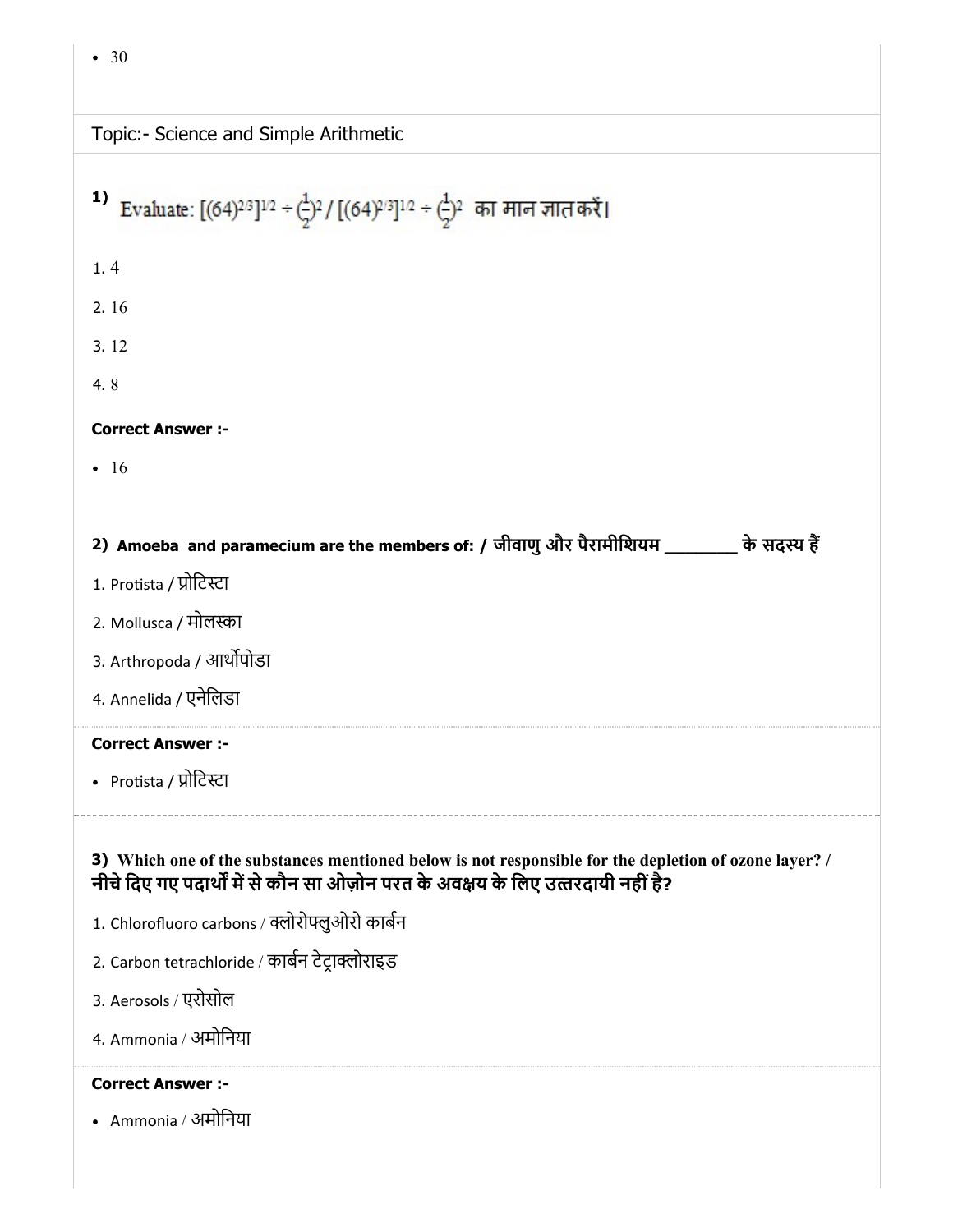| 4) The source of energy in the sun is due to: / सूर्य में ऊर्जा का स्रोत होने का कारण है:           |
|-----------------------------------------------------------------------------------------------------|
| 1. Conversion of uranium to krypton / यूरेनियम का क्रिप्टॅन में रूपांतरण                            |
| 2. Conversion of carbon into carbon dioxide / कार्बन का कार्बन डाइऑक्साइड में रूपांतरण              |
| 3. Conversion of hydrogen to helium / हाइड्रोजन का हीलियम में रूपांतरण                              |
| 4. Burning of hydrogen / हाइड्रोजन का जलना                                                          |
| <b>Correct Answer :-</b>                                                                            |
| • Conversion of hydrogen to helium / हाइड्रोजन का हीलियम में रूपांतरण                               |
|                                                                                                     |
| 5) The smallest prime number is: / लघुतम अभाज्य संख्या है:                                          |
| 1.6                                                                                                 |
| 2.2                                                                                                 |
| 3.1                                                                                                 |
| 4.4                                                                                                 |
| <b>Correct Answer :-</b>                                                                            |
| $\cdot$ 2                                                                                           |
|                                                                                                     |
|                                                                                                     |
| 6) The set of pipes which take away sewage from our homes or public building to the water treatment |
|                                                                                                     |
| 1. pipe system / नली प्रणाली                                                                        |
| 2. transportation / परिवहन                                                                          |
| 3. sewers / मलनल                                                                                    |
| 4. sewerage / मल व्यवस्था                                                                           |
| <b>Correct Answer :-</b>                                                                            |
| • sewerage / मल व्यवस्था                                                                            |
|                                                                                                     |
| 7) The mean of all factors of 14 is: / 14 के सभी गुणन खंडों का माध्य है:<br>1.7.7                   |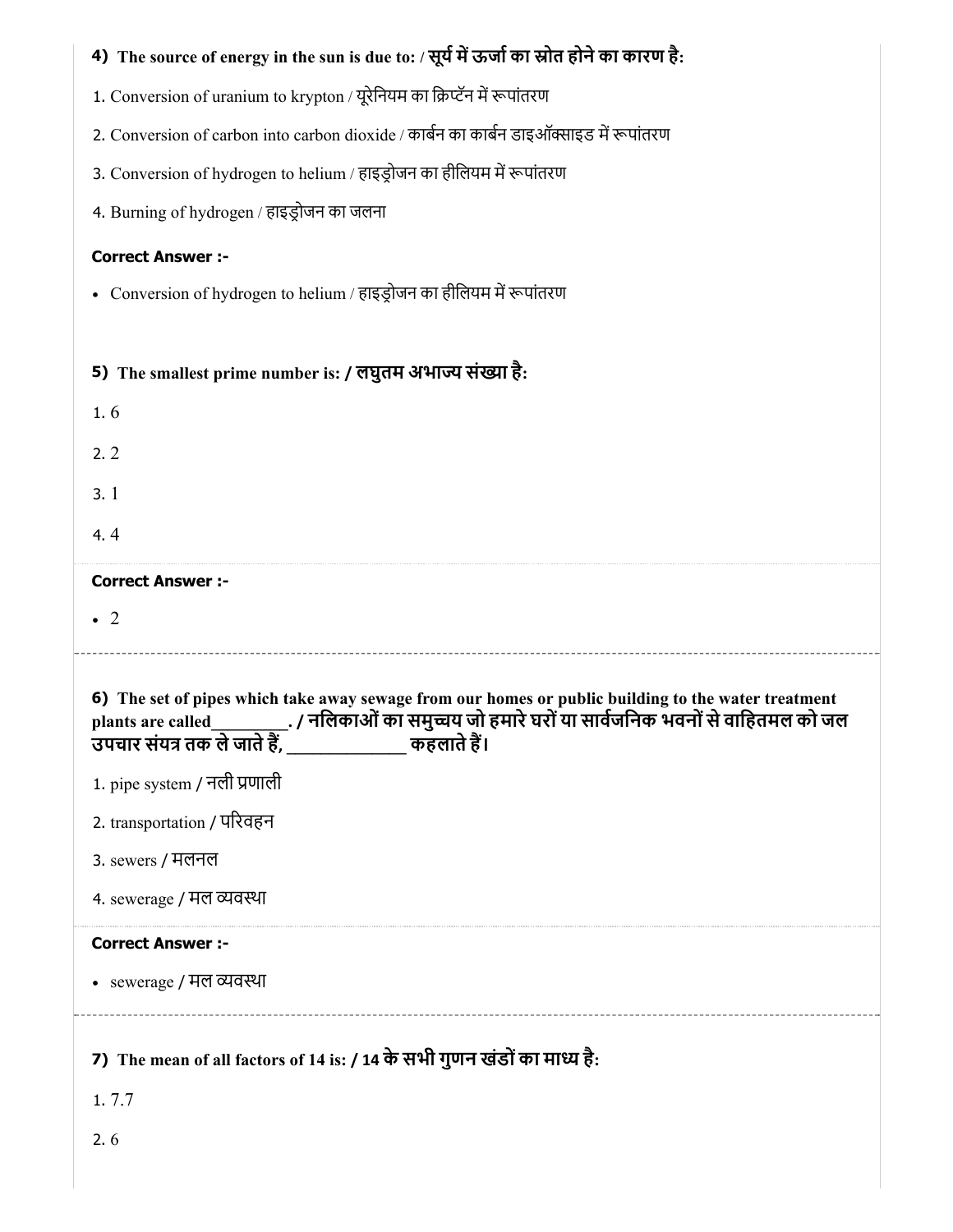| 3.7                                                                                                    |
|--------------------------------------------------------------------------------------------------------|
| 4.12                                                                                                   |
| <b>Correct Answer :-</b>                                                                               |
| $\bullet$ 6                                                                                            |
|                                                                                                        |
| 8) Asteroids are found between the orbit of: / क्षुद्रग्रह निम्न की कक्षा के मध्य पाए जाते हैं :       |
| 1. Mars and Jupiter / मंगल एवं वृहस्पति                                                                |
| 2. Mars and Earth / मंगल एवं पृथ्वी                                                                    |
| 3. Saturn and Jupiter / शनि एवं वृहस्पति                                                               |
| 4. Neptune and Pluto / नेप्ट्यून एवं प्लूटो                                                            |
| <b>Correct Answer :-</b>                                                                               |
| • Mars and Jupiter / मंगल एवं वृहस्पति                                                                 |
|                                                                                                        |
| 9) Which of the blood component transports oxygen? / रक्त का कौन सा अवयव ऑक्सीजन का परिवहन<br>करता है? |
| 1. Plasma / जीवद्रव्य                                                                                  |
| 2. WBC / डब्ल्यूबीसी                                                                                   |
| 3. RBC / आरबीसी                                                                                        |
| 4. Platelets / प्लेट्लेट्स                                                                             |
| <b>Correct Answer:-</b>                                                                                |
| • RBC / आरबीसी                                                                                         |
|                                                                                                        |
| 10) Name the target organ of AIDS. / एड्स के लक्षित अंग का नाम बताइए।                                  |
| 1. Heart / हृदय                                                                                        |
| 2. Lymph node / लिम्फ नोड                                                                              |
| 3. Sex organs / यौनांग                                                                                 |
| 4. Brain / मस्तिष्क                                                                                    |
| <b>Correct Answer :-</b>                                                                               |
| • Lymph node / लिम्फ नोड                                                                               |
|                                                                                                        |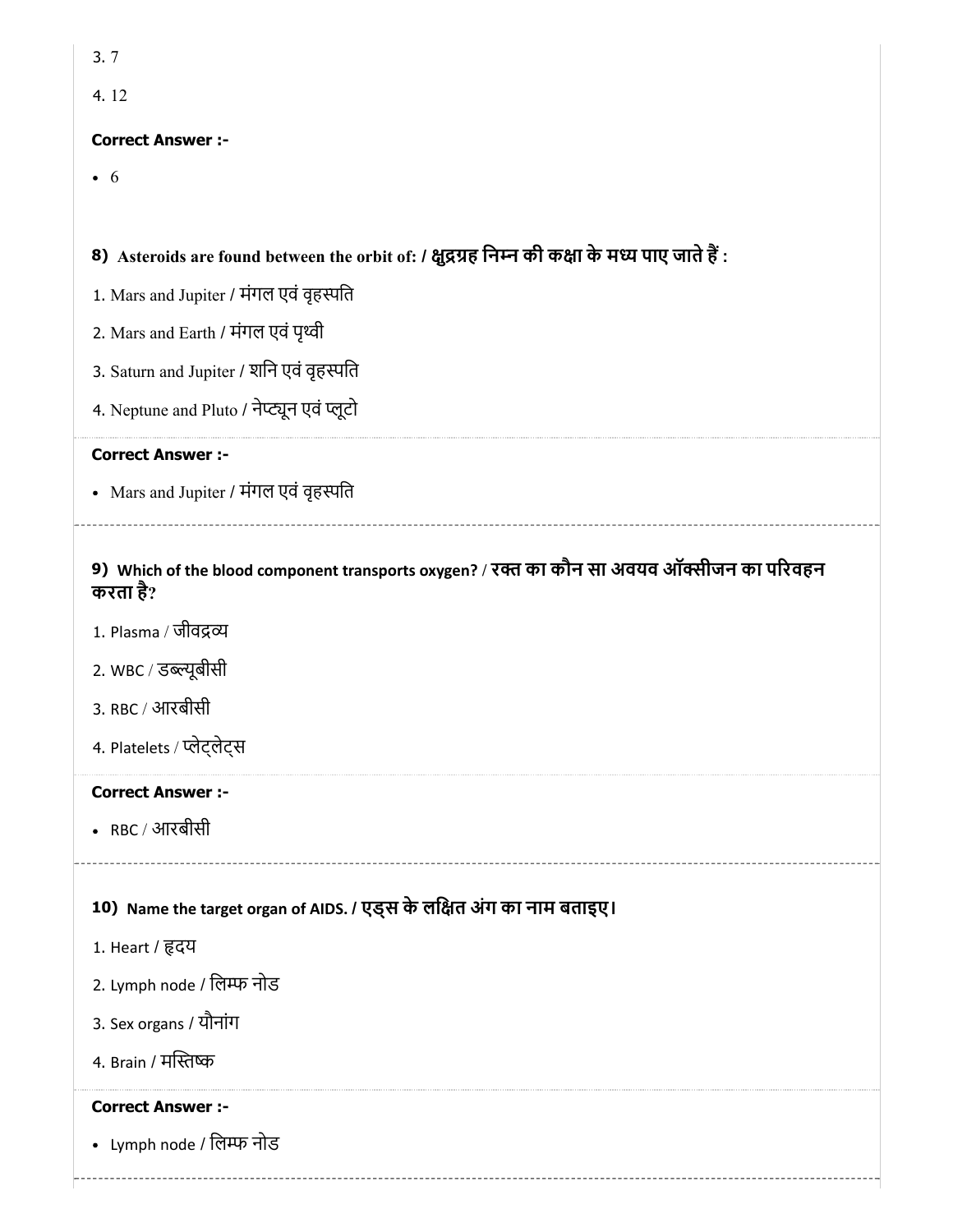# 11) Nerve cells does not contain: /तंत्रिका कोशिकाओं में यह उपस्थित नहीं होता है:

- 1. Dendrites / डेन्ड्राइट
- 2. Tendons /कं डरा
- 3. Axons / अतंतु
- 4. Nerve endings /तंिका फलागम

#### Correct Answer :-

• Tendons ⁄कंडरा

# 12) Which one of the following compounds has a low calorific value? / निम्न यौगिकों में से किस एक का कम कैलोरीजनन मान होता है?

- 1. Wood / लकड़ी
- 2. Petrol / पेटोल
- 3. Alcohol / एल्कोहॉल
- 4. Coal / कोयला

# Correct Answer :-

Wood / लकड़ी

# 13) The use of diesel and petrol is replaced by CNG in DTC buses in Delhi because: / दिल्ली में डीटीसी बसों में डीजल और पेट्रोल का प्रयोग सीएनजी द्वारा प्रतिस्थापित कर दिया गया है क्योंकि:

- 1. Diesel and petrol have high calorific value / डीजल और पेटोल का उ कैलोरीजनन मान होता है।
- 2. Diesel and petrol are exhaustible natural resources / डीजल और पेट़ोल समाप्त हो जाने वाले प्राकृतिक संसाधन ह।
- 3. CNG is a clean and non-polluting fuel / सीएनजी एक स्वच्छ और गैर प्रदूषक ईंधन है।
- 4. CNG is a renewable natural resource / सीएनजी एक नवीकरणीय प्राकृतिक संसाधन है।

# Correct Answer :-

• CNG is a clean and non-polluting fuel / सीएनजी एक स्वच्छ और गैर प्रदूषक ईंधन है।

14) The property of plane mirror to make 'right appear as left 'and vice versa is called\_\_\_\_\_\_\_\_\_\_\_. / समतल दपण का वह गुण िजसके अंतगत यह 'दाएँको बाएँप म' तथा इसका िवपरीत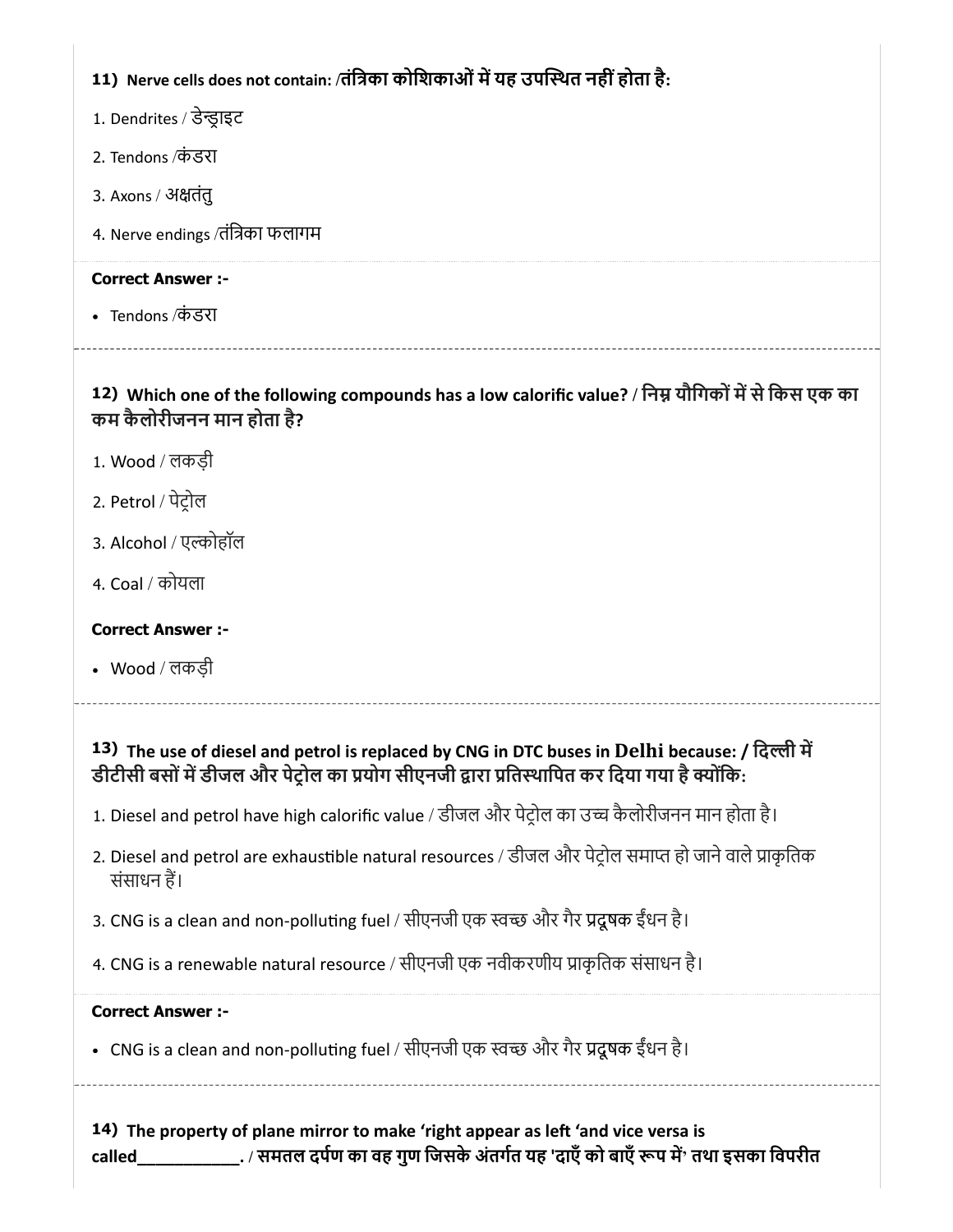| दिखाता है, उसे ________ कहते है।                                                                                                                                                       |
|----------------------------------------------------------------------------------------------------------------------------------------------------------------------------------------|
| 1. refraction / अपवर्तन                                                                                                                                                                |
| 2. reflection / परावर्तन                                                                                                                                                               |
| 3. vertical inversion / उदग्र विलोमन                                                                                                                                                   |
| 4. lateral inversion / पार्श्व विलोमन                                                                                                                                                  |
| <b>Correct Answer :-</b>                                                                                                                                                               |
| • lateral inversion / पार्श्व विलोमन                                                                                                                                                   |
| 15) If three-fourth of a number is more than one-fifth of the number by 11, then the number<br>is: / यदि किसी संख्या का तीन-चौथाई उस संख्या के 1/5 से 11 अंक अधिक है, तो वह संख्या है: |
| 1.25                                                                                                                                                                                   |
| 2.16                                                                                                                                                                                   |
| 3.20                                                                                                                                                                                   |
| 4.30                                                                                                                                                                                   |
|                                                                                                                                                                                        |
| <b>Correct Answer :-</b>                                                                                                                                                               |
| $\bullet$ 20                                                                                                                                                                           |
| 16) Find the compound interest on Rs. 2400 for 2 years at 5% per annum. / 2400 रुपये पर 2<br>वर्ष के लिए 5% प्रतिवर्ष ब्याज दर पर चक्रवृद्धि ब्याज को ज्ञात करें।                      |
| 1. Rs. 198 / 198 रुपये                                                                                                                                                                 |
| 2. Rs. 260 / 260 रुपये                                                                                                                                                                 |
| 3. Rs. 188 / 188 रुपये                                                                                                                                                                 |
| 4. Rs. 246 / 246 रुपये                                                                                                                                                                 |
| <b>Correct Answer :-</b>                                                                                                                                                               |
| • Rs. 246 / 246 रुपये                                                                                                                                                                  |
|                                                                                                                                                                                        |
| 17) PQRS is a cyclic quadrilateral in which ∠P = 86°. Find ∠R. / PQRS एक चक्रीय चतुर्भुज है<br>जिसमें ∠P = 86° है , ∠R ज्ञात करें।                                                     |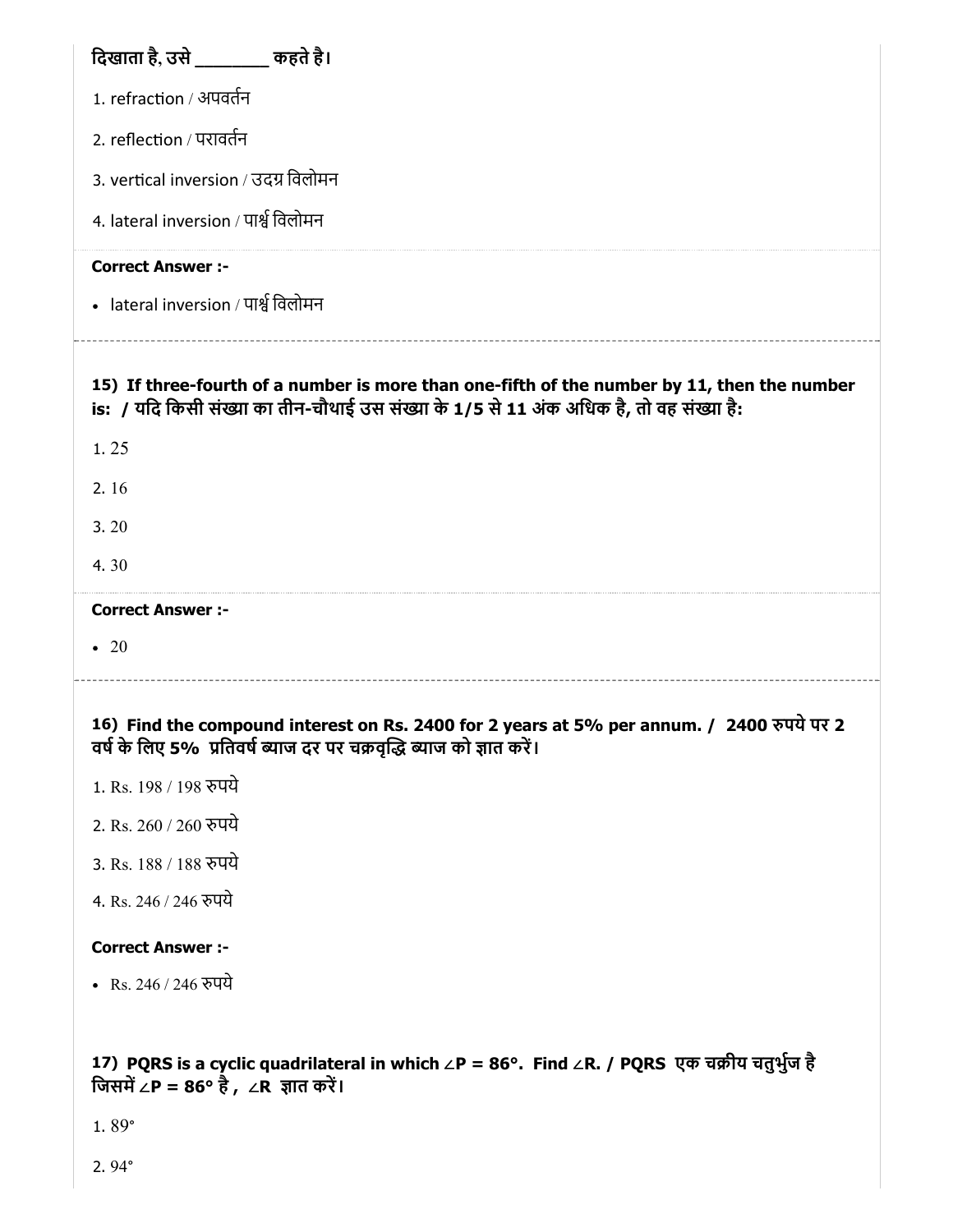| 3.90 $^{\circ}$                                                                                                                                                                                                                                                     |
|---------------------------------------------------------------------------------------------------------------------------------------------------------------------------------------------------------------------------------------------------------------------|
| 4.84 $^{\circ}$                                                                                                                                                                                                                                                     |
| <b>Correct Answer :-</b>                                                                                                                                                                                                                                            |
| $.94^\circ$                                                                                                                                                                                                                                                         |
|                                                                                                                                                                                                                                                                     |
| 18) AB   $ CD$ and EF is the transversal meeting AB and CD at P and Q, respectively. If $\angle$ APE =<br>6x and ∠PQD = 4x, then ∠APQ = _______. / AB  CD और EF, AB और CD को क्रमश: P और Q पर<br>तिरछा काटता है। यदि ∠APE = 6x और ∠PQD = 4x, तब ∠APQ =_______ होगा। |
| 1. $108°$                                                                                                                                                                                                                                                           |
| $2.72^\circ$                                                                                                                                                                                                                                                        |
| $3.94^{\circ}$                                                                                                                                                                                                                                                      |
| 4.56 $^{\circ}$                                                                                                                                                                                                                                                     |
| <b>Correct Answer :-</b>                                                                                                                                                                                                                                            |
| $\bullet$ 72°                                                                                                                                                                                                                                                       |
|                                                                                                                                                                                                                                                                     |
|                                                                                                                                                                                                                                                                     |
| 19) ABCD is a trapezium in which AB    DC. If ∠A = 102°, then ∠D = _______. / ABCD एक<br>समलम्ब है जिसमें AB  DC है। यदि ∠A = 102°, तब ∠D = ______ है।                                                                                                              |
| $1.51^{\circ}$                                                                                                                                                                                                                                                      |
| 2.68 $^{\circ}$                                                                                                                                                                                                                                                     |
| 3.78 $^{\circ}$                                                                                                                                                                                                                                                     |
| 4.64 $\degree$                                                                                                                                                                                                                                                      |
| <b>Correct Answer:-</b>                                                                                                                                                                                                                                             |
| • 78°                                                                                                                                                                                                                                                               |
|                                                                                                                                                                                                                                                                     |
| 20) If the area of a square play ground is 265.69 $m2$ , then the length of one side of the play<br>ground is: / यदि एक वर्ग खेल मैदान का क्षेत्रफल 265.69 m <sup>2</sup> है, तो खेल मैदान की एक भुजा की लम्बाई है:                                                 |
| 1.12.7 m                                                                                                                                                                                                                                                            |
| 2.14.3 m                                                                                                                                                                                                                                                            |
| 3.16.3 m                                                                                                                                                                                                                                                            |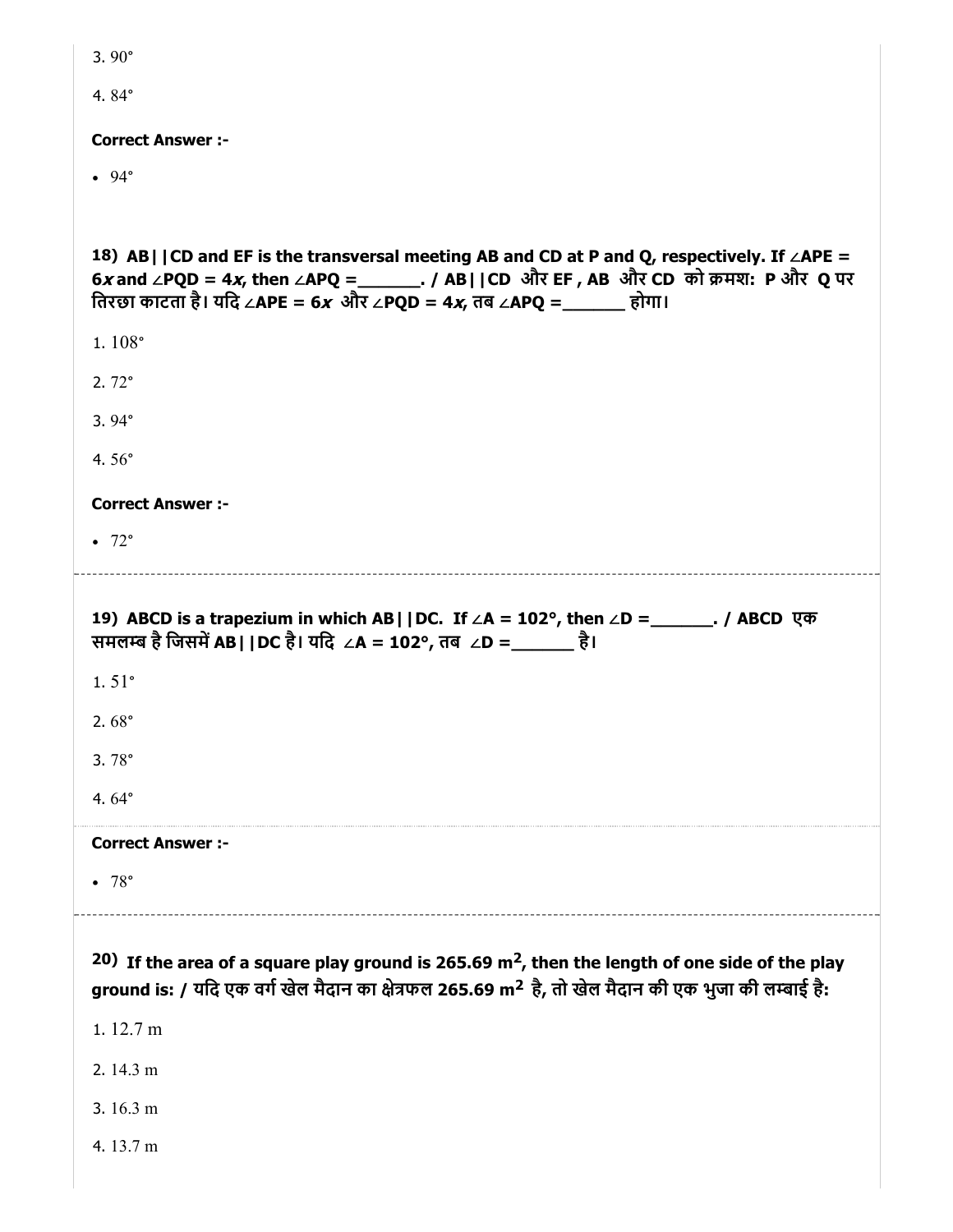| <b>Correct Answer :-</b>                                                                                                                                                                                                           |
|------------------------------------------------------------------------------------------------------------------------------------------------------------------------------------------------------------------------------------|
| $\cdot$ 16.3 m                                                                                                                                                                                                                     |
| 21) The age between 11 years and 18 years is called__________. /11 वर्ष और 18 वर्ष के बीच की<br>आयु ________________ कहलाती है।                                                                                                    |
| 1. adulthood / वयस्कता                                                                                                                                                                                                             |
| 2. toddler / बच्चा                                                                                                                                                                                                                 |
| 3. adolescence / किशोरावस्था                                                                                                                                                                                                       |
| 4. childhood / बाल्यावस्था                                                                                                                                                                                                         |
| <b>Correct Answer :-</b>                                                                                                                                                                                                           |
| • adolescence / किशोरावस्था                                                                                                                                                                                                        |
| 22) What is the first term of the quotient when $2x^3 - 3x + 4$ is divided by $x - 1$ ? / जब $2x^3 - 4$<br>$3x + 4$ , को $x - 1$ के द्वारा विभाजित किया जाता है तो भागफल का प्रथम पद क्या है?<br>1. $2x^2$<br>2. $2x$<br>$3. - 2x$ |
| $4. - 2x^2$                                                                                                                                                                                                                        |
| <b>Correct Answer:</b>                                                                                                                                                                                                             |
| • $2x^2$                                                                                                                                                                                                                           |
| 23) If the sides of a rectangle are in the ratio 5:4 and its perimeter is 54 cm, then its length is: / यदि एक आयत<br>की भुजाएं 5:4 के अनुपात में हैं और इसकी परिमाप 54 सेमी. है, तो इसकी लम्बाई है:                                |
| 1.30 cm / 30 सेमी.                                                                                                                                                                                                                 |
| 2. 24 cm / 24 सेमी.                                                                                                                                                                                                                |
| 3. 15 cm / 15 सेमी.                                                                                                                                                                                                                |
| 4. 18 cm / 18 सेमी.                                                                                                                                                                                                                |
| <b>Correct Answer :-</b>                                                                                                                                                                                                           |

•  $15 \text{ cm} / 15$  सेमी.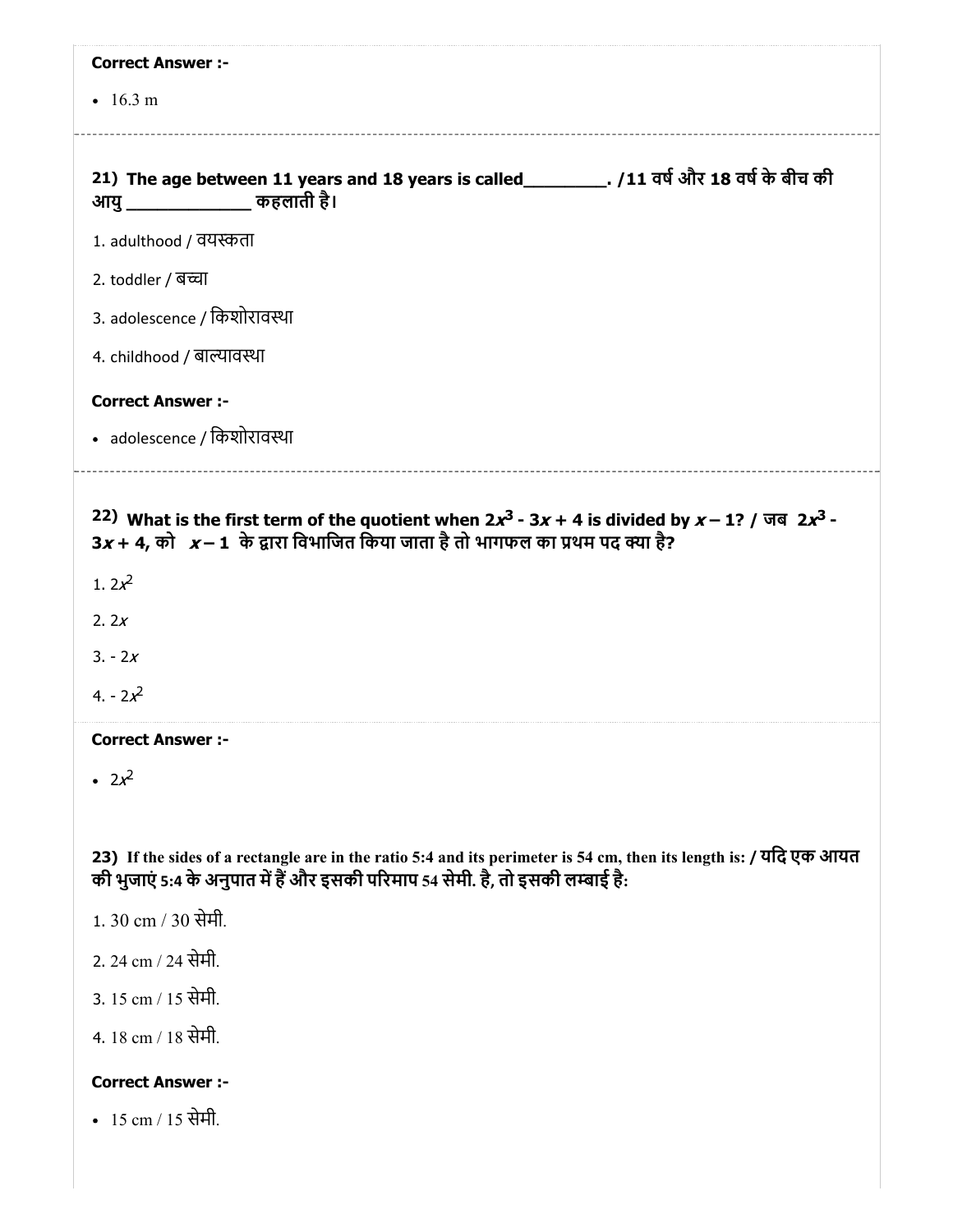| 24) At a clearance sale, all goods are on sale at 30% discount. If I pay Rs. 315 for an article,<br>then its marked price is:  / एक निकासी विक्रय में,  सभी सामान 30% छूट पर विक्रय पर हैं। यदि मैं एक वस्तु<br>के लिए 315 रुपये का भुगतान करता हूँ तो इसका अंकित मूल्य है: |
|-----------------------------------------------------------------------------------------------------------------------------------------------------------------------------------------------------------------------------------------------------------------------------|
| 1. Rs. 410 / 410 रुपये                                                                                                                                                                                                                                                      |
| 2. Rs. 390 / 390 रुपये                                                                                                                                                                                                                                                      |
| 3. Rs. 450 / 450 रुपये                                                                                                                                                                                                                                                      |
| 4. Rs. 380 / 380 रुपये                                                                                                                                                                                                                                                      |
| <b>Correct Answer :-</b>                                                                                                                                                                                                                                                    |
| • Rs. 450 / 450 रुपये                                                                                                                                                                                                                                                       |
| 25) Reproductive age in woman starts when their________. / महिला में जननी उम्र शुरू होती है जब उसका                                                                                                                                                                         |
| 1. height increases / ऊंचाई बढ़ती है                                                                                                                                                                                                                                        |
| 2. weight increases / वजन बढ़ता है                                                                                                                                                                                                                                          |
| 3. puberty begins / यौवन शुरू होता है                                                                                                                                                                                                                                       |
| 4. menopause begins / रजोनिवृत्ति शुरू होती है                                                                                                                                                                                                                              |
| <b>Correct Answer :-</b>                                                                                                                                                                                                                                                    |
| • puberty begins / यौवन शुरू होता है                                                                                                                                                                                                                                        |
| 26) Animals whose members are diminishing to a level that they might face extinction are known as<br>animals. / पशु जिनके सदस्य उस स्तर तक ह्रासमान हो रहे हैं कि वे विलोप हो सकते हैं,<br>वे<br>_पशु कहलाते हैं।                                                           |
| 1. endangered / लुप्तप्राय                                                                                                                                                                                                                                                  |
| 2. endemic species / स्थानिक जाति                                                                                                                                                                                                                                           |
| 3. extinct / विलुप्त                                                                                                                                                                                                                                                        |
| 4. exotic / विदेशज                                                                                                                                                                                                                                                          |
| <b>Correct Answer :-</b>                                                                                                                                                                                                                                                    |
| • endangered / लुप्तप्राय                                                                                                                                                                                                                                                   |
| 27) The core of an electromagnet is made of: / वैदुयत चुम्बक की कोर निम्न से बनी होती है:                                                                                                                                                                                   |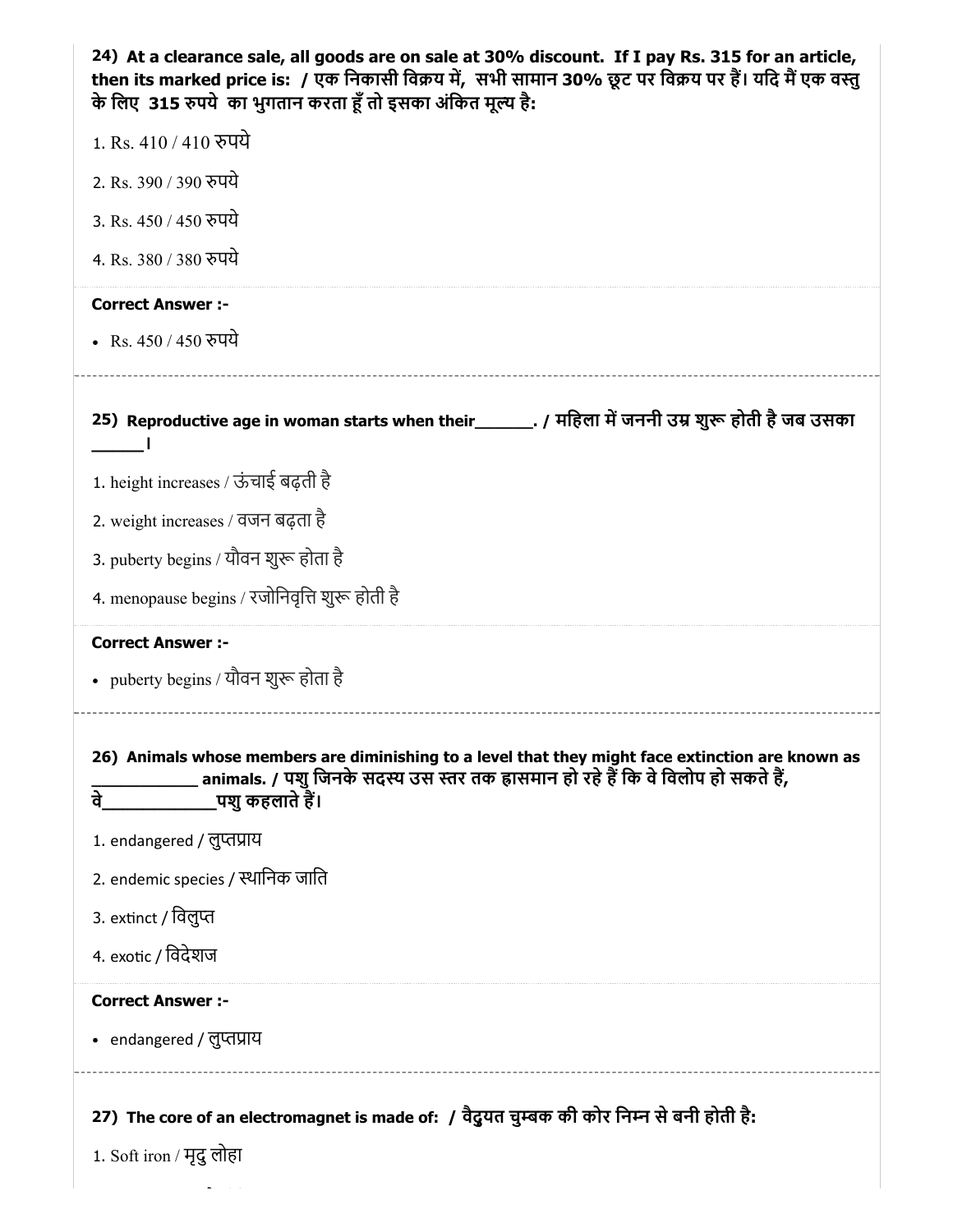| 2. Magnesium / मैग्नीशियम                                                                                                      |
|--------------------------------------------------------------------------------------------------------------------------------|
| 3. Copper / तांबा                                                                                                              |
| 4. Steel / स्टील                                                                                                               |
| <b>Correct Answer :-</b>                                                                                                       |
| • Soft iron / मृदु लोहा                                                                                                        |
|                                                                                                                                |
| 28) The square of the binomial $(2x^3 - 3y^3)$ is: / द्विपद $(2x^3 - 3y^3)$ का वर्ग है:                                        |
| 1. $4x^6 - 9y^6 - 6x^3y^3$                                                                                                     |
| 2. $4x^{6} + 9y^{6} - 12x^{3}y^{3}$                                                                                            |
| 3. $4x^9 - 9y^9 - 12x^3y^3$                                                                                                    |
| 4. $4x^9 + 9y^9 - 12x^3y^3$                                                                                                    |
| <b>Correct Answer :-</b>                                                                                                       |
| • $4x^6 + 9y^6 - 12x^3y^3$                                                                                                     |
|                                                                                                                                |
| 29) The cube root of 5832 is: / 5832 का घनमूल है:                                                                              |
| 1.16                                                                                                                           |
| 2.28                                                                                                                           |
| 3.12                                                                                                                           |
| 4.18                                                                                                                           |
| <b>Correct Answer :-</b>                                                                                                       |
| $-18$                                                                                                                          |
|                                                                                                                                |
| 30) If the circumference of a circle is 44 cm, then its area is: / यदि किसी वृत की परिधि 44 सेमी. है, तो<br>इसका क्षेत्रफल है: |
| 1. 116 $cm2$                                                                                                                   |
| 2. 128 $\text{cm}^2$                                                                                                           |
| 3.148 $cm2$                                                                                                                    |